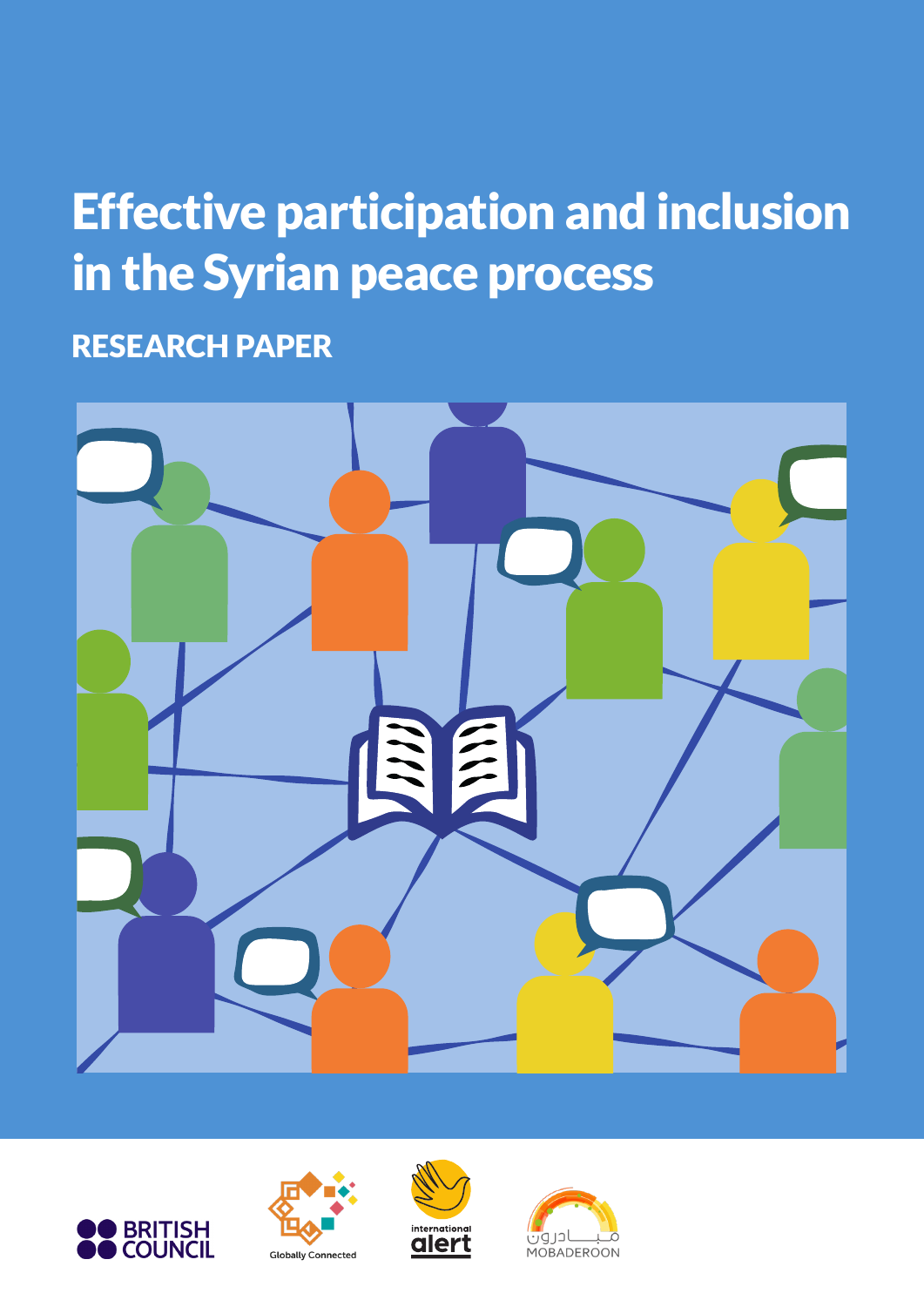#### **About the Building and Bonding initiative**

**The Building and Bonding project is an initiative that works on developing key ideas, aspirations, and messages to support the peacebuilding processes for Syria. The initiative supports the integration of concepts of peace, justice, and the role of civil society in these processes.**

**This work is led by the British Council, in partnership with Globally Connected Foundation, and International Alert.**

**The research team would like to thank all interviewees and the reviewers for their valuable contributions.** 

© International Alert 2022 All rights reserved. No part of this publication may be reproduced, stored in a retrieval system or transmitted in any form or by any means, electronic, mechanical, photocopying, recording or otherwise, without full attribution. Layout: D.R. ink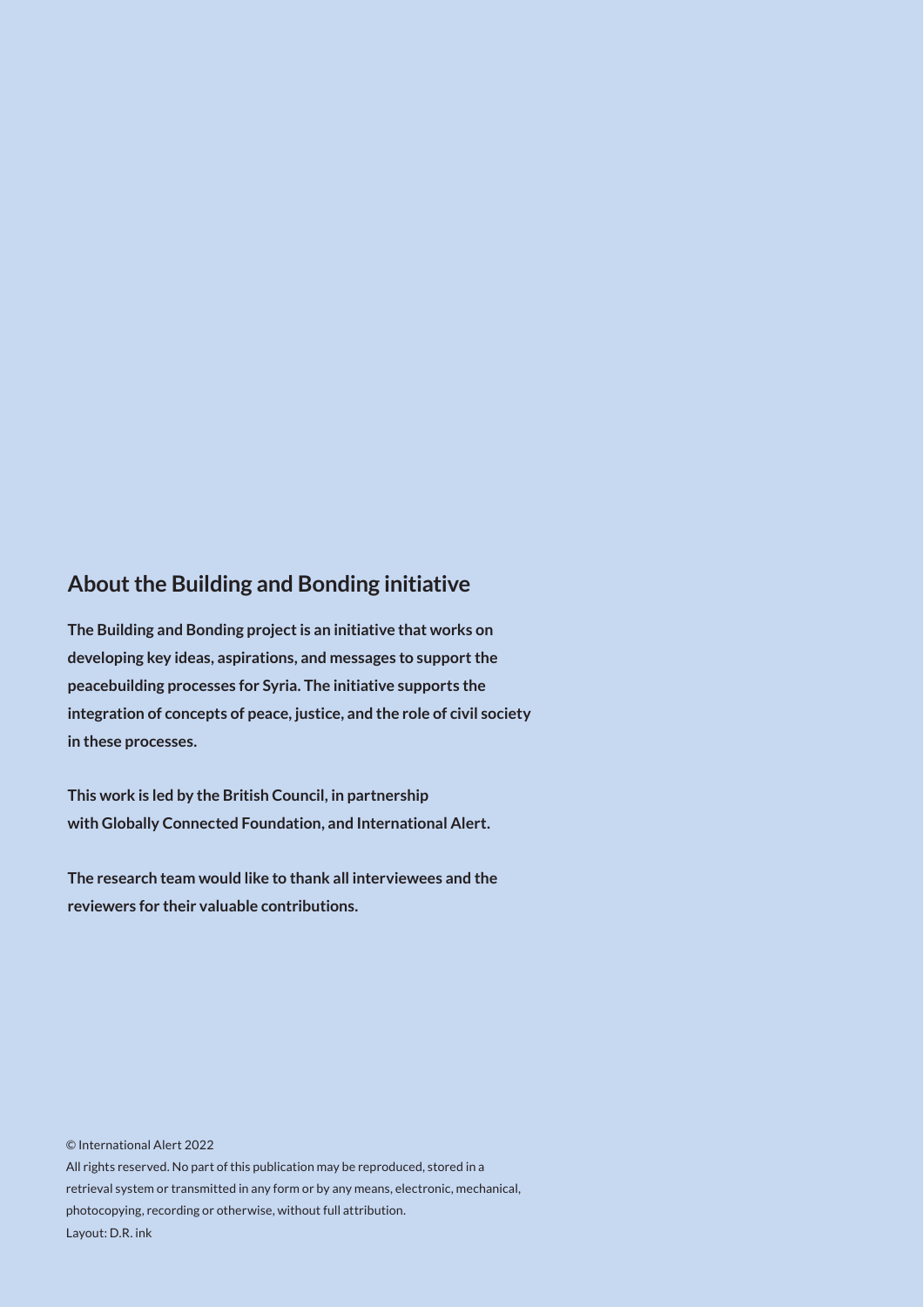# Effective participation and inclusion in the Syrian peace process

#### RESEARCH PAPER

**Researchers and co-authors: Alaa Totonji, Hinad Al Shuhuf, Lujain Ajk** 

**Lead author: Hinad Al Shuhuf** 

**With contributions from: Caroline Brooks**

**February 2022**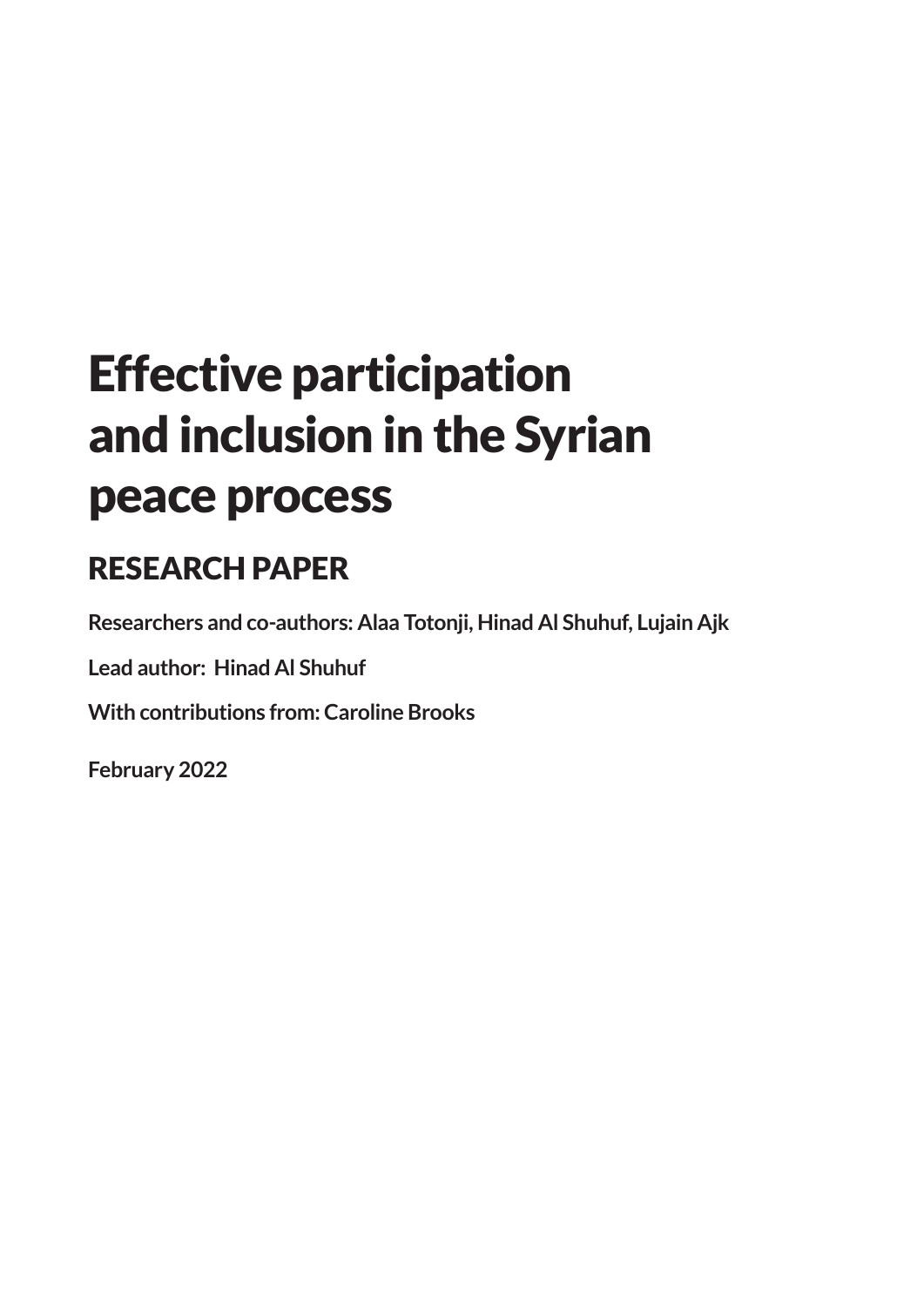## **Contents**

. . . . . . . . . . . . . . .

| <b>Introduction</b>                                                 | 3  |
|---------------------------------------------------------------------|----|
| The current political process                                       | 5  |
| Perceptions of an inclusive peace process in Syria                  | 8  |
| Effective participation and inclusion in an inclusive peace process | 12 |
| Motives for confidence in the peace process                         | 14 |
| Roles of the civil society                                          | 17 |
| The role of Syrians at home and abroad                              | 19 |
| <b>Summary of research findings</b>                                 | 21 |
| <b>Endnotes</b>                                                     | 23 |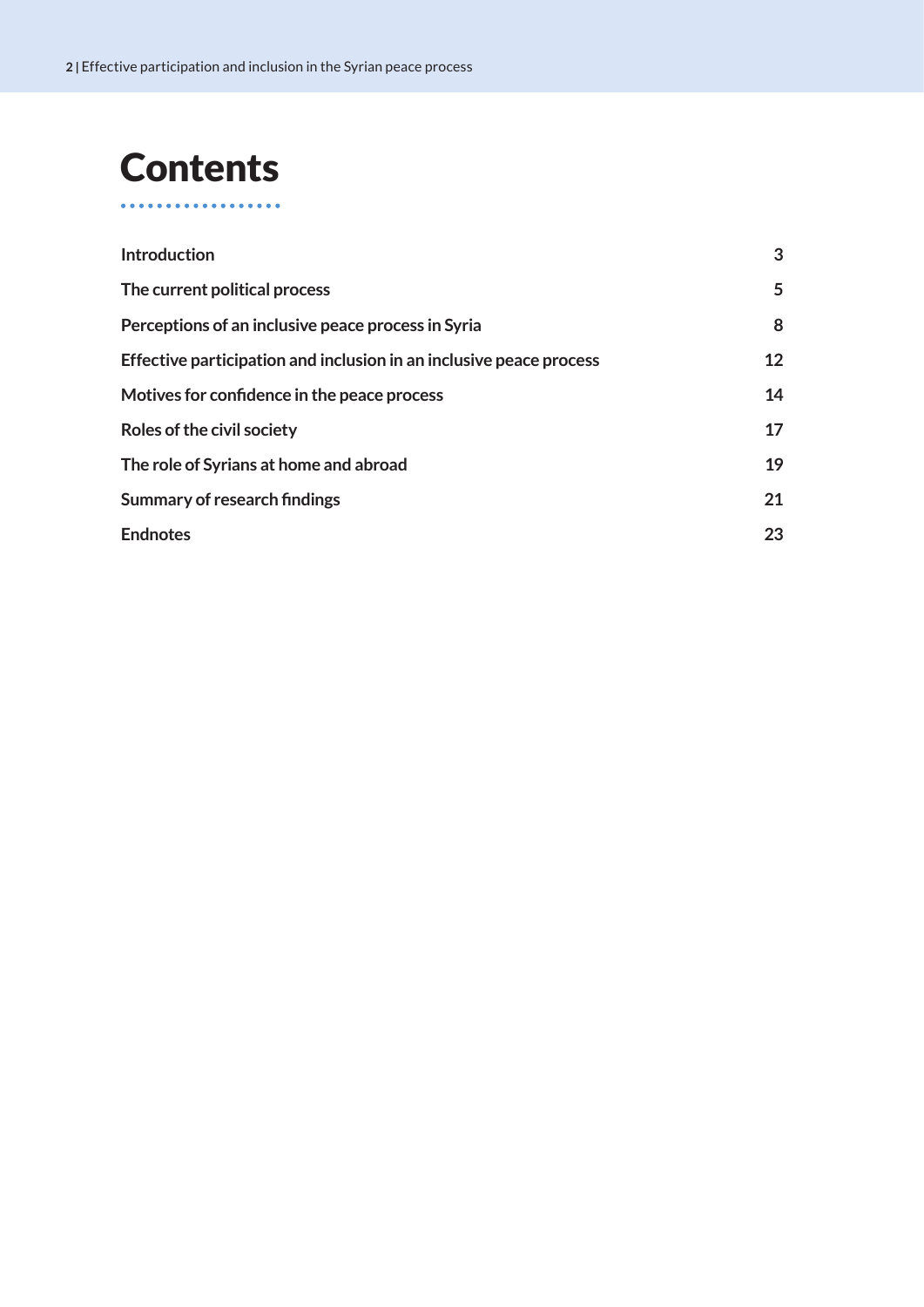## <span id="page-4-0"></span>Introduction

Within the framework of the Building and Bonding project,<sup>1</sup> International Alert, the British Council, Globally Connected, Mobaderoon and Darb undertook a research study aimed at exploring ways to improve effective participation and inclusion in the Syrian peace process.

#### Methodology

First, a literature review was conducted on inclusion in peace processes and multitrack diplomacy to situate this research in the wider context. The literature review formed the basis of exploring the issue within the Syria context. The team of five researchers then contexualised the literature review in the Syria context and developed a qualitative research methodology based on semi-structured key informant interviews (KIIs). The methodology was chosen because of its suitability to the main research question and the opportunities for interactive dialogue with the participants.

During preparation for implementation, a list of key people to interview was developed and discussed in a participatory manner, and a sample of participants was selected based on the following criteria:

- having direct and in-depth knowledge of Syrian society;
- possessing practical or theoretical knowledge of the issues that the research is investigating;
- showing capability to develop forward-looking visions of the future based on a deep understanding of reality; and
- displaying objectivity: objective experts were chosen who had no prior and definitive excluding biases.

The nominated list of participants included 33 candidates. The experts on the list were contacted successively, within the timeframe available for implementation, and positive responses were received from 12 experts. The research sample included a variety of experts including journalists, academic researchers, specialists in administration and civil interventions related to peacebuilding, and civil society activists.

The main research question required delving into a set of sub-questions, which form the sections of this paper:

- 1. the current political process;
- 2. the different perceptions of an inclusive peace process in the Syrian context;
- 3. actual participation and inclusion;
- 4. motives for confidence in the peace process;
- 5. the role of civil society; and
- 6. the role of Syrians at home and in the diaspora.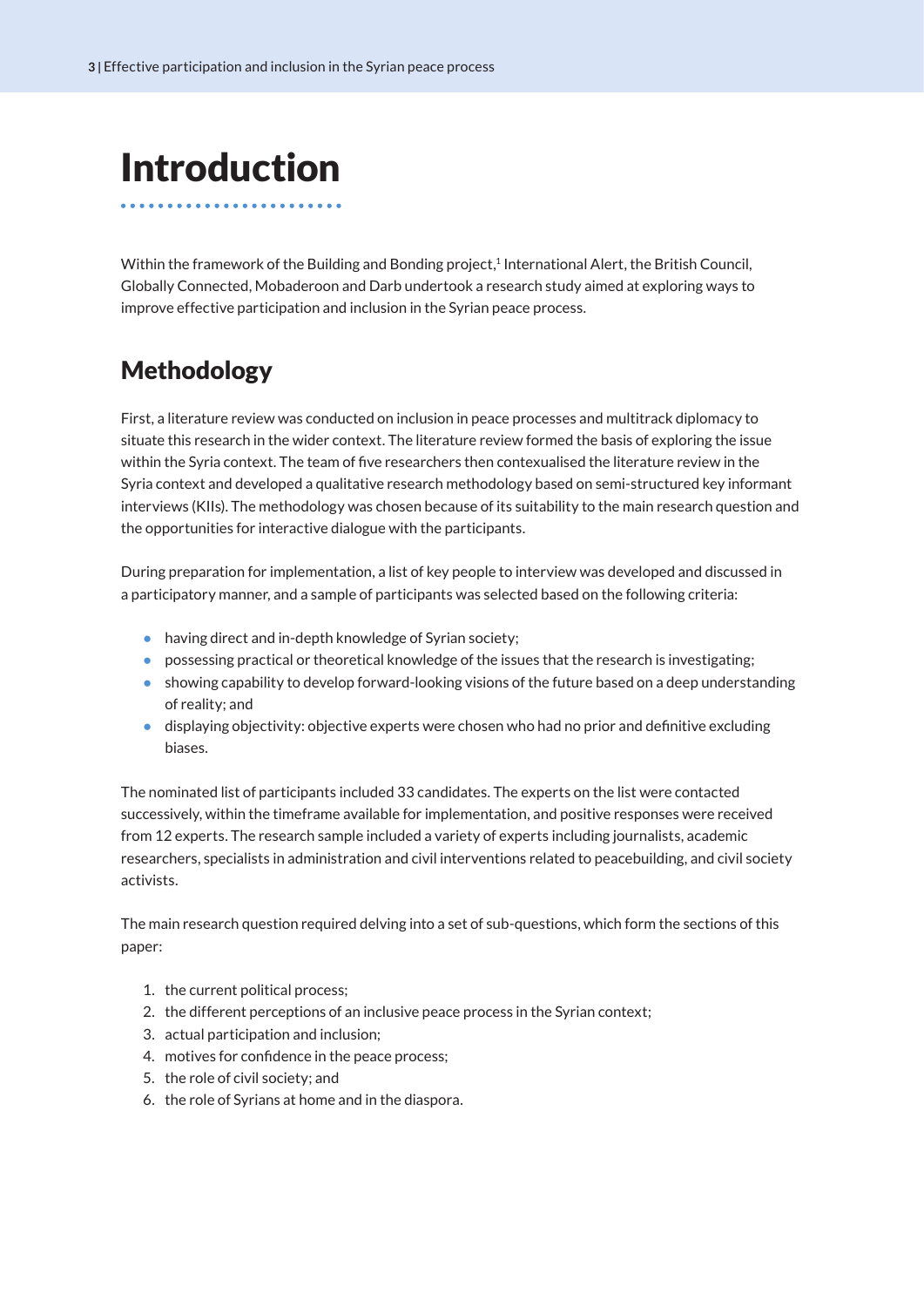#### Limitations of the research

Several factors limited the scope of the research, resulting in the following key limitations:

- The results of the research do not constitute a representative opinion that can be generalised; rather, they are the opinions and perceptions of the specific sample of participants, as described above.
- Among all the challenges the research process faced, the limited timeline of the project represented the biggest challenge and hindered the possibility of expanding the sample of participants. The results of the 12 interviews did, however, cover an acceptable diversity of opinions that could be considered to reflect the range of possible views on the topic in question.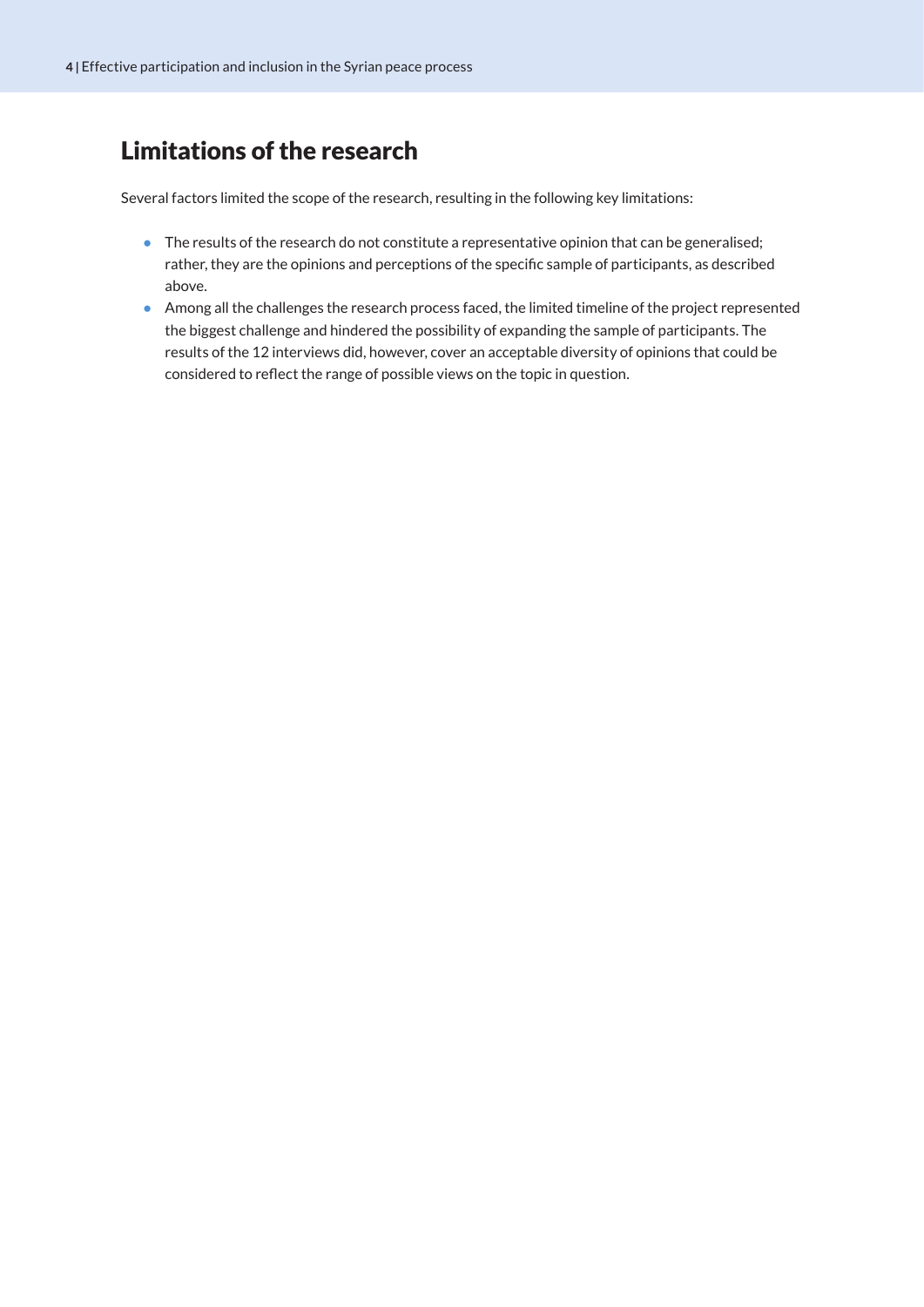### <span id="page-6-0"></span>The current political process

Researching opportunities to improve effective participation and inclusion in the peace process in Syria necessitated addressing the current political process and the previous attempts to find a solution to the Syrian crisis within the international community. The main focus was on evaluating the work of the Constitutional Committee from the research participants' point of view, considering the Committee's work to be the most evident manifestation of the current political process, in addition to the outcomes of the Astana meetings, the Civil Society Support Room (CSSR), the activity of the High Negotiations Committee (HNC), and the last Doha Forum in February 2022.

The participants evaluated the political process, with a broad consensus on the flaws and shortcomings, which make it a "waste of time and a hindrance for progress". The existence of the political process, in its various forms and its ineffectiveness, has a negative impact on the aspirations of Syrians because it gives them the impression that there is a possible solution soon, while this is not the case.

The meetings of the Committee cannot be considered a political process in the actual sense; the meetings are at a stalemate and their outcomes are unpredictable. At the same time, however, for the participants, the political process retains some leverage points and advantages. Most agreed that it is a necessity that should not be compromised, hinting at what the current political process needs to be more reliable and effective.

#### *"From my point of view, the main disadvantage in the political process is that Syrians, with all their political affiliations, partisanships and even personal interests, are expressly outside the framework of the political process."[2](#page-24-0)*

The participants attributed the prevailing stalemate and futility to a variety of reasons, some of which are structural and relate to the establishment of the Constitutional Committee and the way in which it was formed. The establishment of the Committee took place within the framework of the implementation of International Resolution 2254 on Syria in December 2015, a decision that each of the conflicting parties interpreted in a different way. Moreover, the Committee was formed of those who represent the dominant forces in Syrian society, not the ordinary Syrian citizens, because the latter do not have the freedom of choice and action. This perception is supported by the obvious reticence of the Committee members to express their agreement with the other parties on certain points despite consensus, for fear of accountability and shaming. This results in the suspension of the Committee's work and its limitation to rhetoric discourse, amidst the absence of those looking for a shared consociational space that does not seem close at hand. As a result, the parties are unable to negotiate, leaving all Syrians outside the framework of the political process, while the parties representing them are subject to many disparate agendas, particularly on the opposition side.

According to the results of the research, the failure of the political process was also related to the performance of the conflicting parties and the tools they use to manage and invest in the conflict. The participants confirmed that the political opposition and the regime resemble one another, in that they both belong to the "pre-2011 ideology"[.3](#page-24-0) This ideology is based on proposing zero-sum victory solutions, in which the other party does not have a foothold or interest; we can observe such solutions unfolding in the narrative of the regime-backed delegation stating that "the government is waging a war against terrorism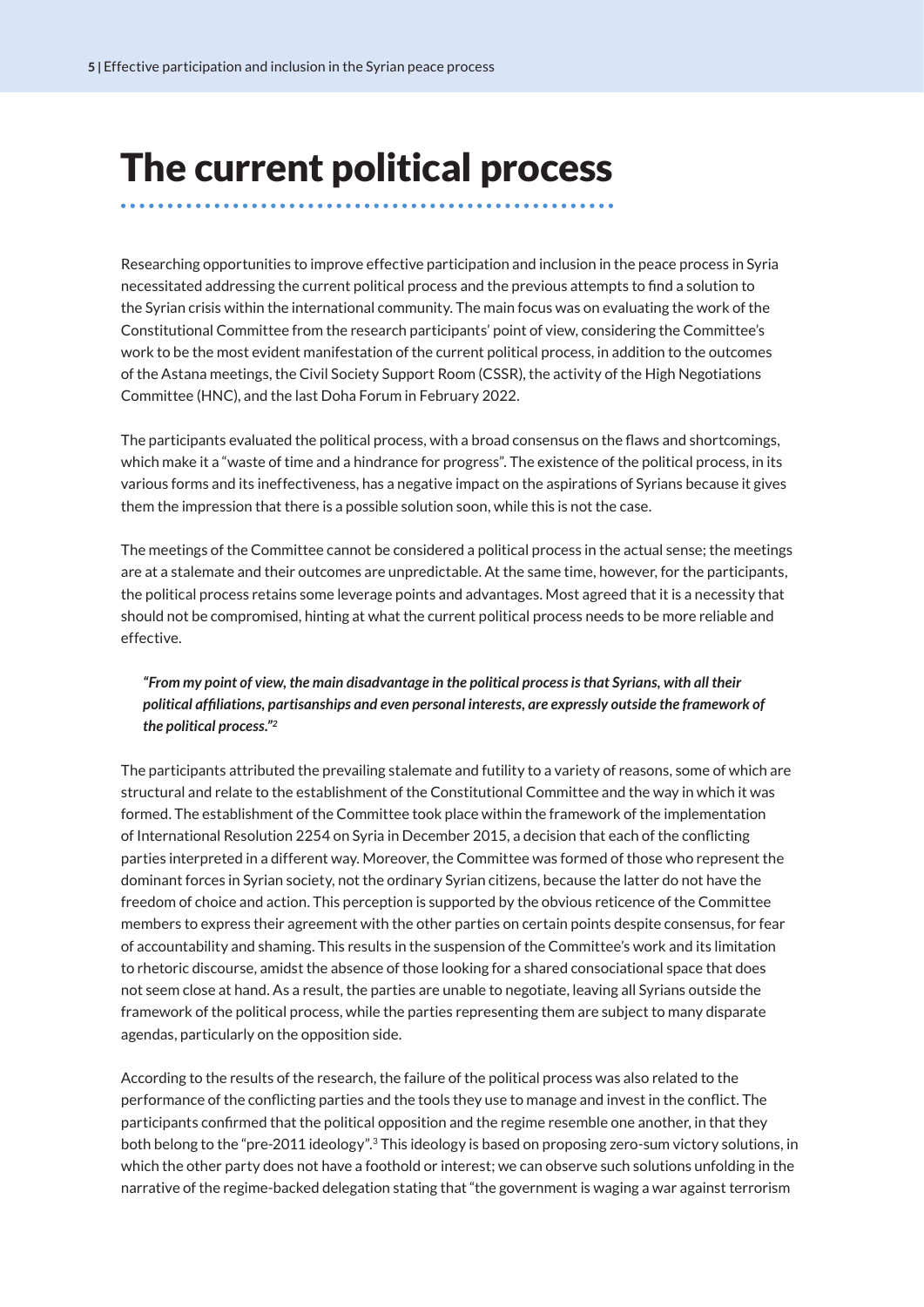<span id="page-7-0"></span>and trying to protect citizens, and nothing is happening in Syria but that". With this rhetoric, the regime can stall indefinitely while militarily gaining more ground and power. On the other hand, the opposition is proposing major unrealistic solutions such as 'the departure of regime' and the facilitation of talks about achieving a political transition, once the constitution is written and subsequent presidential elections are held a few months later. This exclusionary ideology also manifests in the opposition parties' adoption of preconceptions of the solution in Syria, based on examples of the experiences of other countries. This performance and these tools push the Syrians interested in public affairs to alienate all parties and lose confidence in them and their capacity.[4](#page-24-0)

In addition to the above, there are other obstacles to engaging in an actual dialogue – for example, the differing orientations of the opposition representatives, which cover a large spectrum from the far right to the far left and which limit their ability to meet around specific goals and agree on priorities. While the representatives of the regime form one cohesive unit, the representatives of the civil society are divided without the desire and/or ability to search for common ground and bridge the gaps. Furthermore, some of the participants considered the basis for the failure of the political process as the lack of international resolve to find a political solution in Syria. They reflected that the solution is not in Syrian hands because it does not depend on the nature of the Committee and the performance of the parties in it, but rather the whole issue has become more complex as it has turned into an international and regional geo-political affair. The solution is subject to the course of pending issues among the major powers, namely Russia and the US, and other matters that concern the interests of the regional powers, headed primarily by Turkey, Iran and, previously, some of the Gulf countries.

Despite the consensus on the above-mentioned, the participants did not consider the meetings of the Constitutional Committee to be completely inadequate. On the contrary, they stressed the necessity of the Committee's existence and continuance, even though it had contributed to Syrians' lack of awareness of the reality of the balance of power; their loss of confidence in the possibility of finding solutions; and their reluctance to track the meetings' developments. These meetings remain to this day a "bad recipe with no viable alternatives"<sup>5</sup> - a tool that exists but is not used 'correctly'. In fact, any change in Syria will inevitably have to go through the constitution, and the establishment of any political system will have to incorporate the social contract, which cannot be overlooked.<sup>6</sup> In that case, the Committee itself might turn into a 'transitional governing body', possessing as it does 'genuine legitimacy' because it has not gained its legitimacy from a mandate by a decree or law issued by any one authority.[7](#page-24-0)

One of the most prominent positive features of the current political process mentioned was that it represents an opportunity to ruffle the water of "the political quagmire",<sup>[8](#page-24-0)</sup> so as not to leave it stagnant and allow the 'mould' to increase. On the other hand, the meetings of the Constitutional Committee might allow – in better conditions – for the intensity of polarisation to reduce between members from all sides who are accepting the principle of serious negotiation between the regime and the opposition. Consequently, these meetings could constitute the nucleus of a common space, in which problematic issues could be seriously addressed and a common ground be found, based on the desire to end the suffering of Syrians and an agreement to reject division and embrace the need to allow all segments of the Syrian society to become part of the solution. Such a space could establish an alternative culture to that of hatred, fear and exclusion.<sup>9</sup> Also, if this dialogue were to be activated, it would be the framework for testing erroneous ideas and theories until they are trivialised and rejected (such as zero-sum victory propositions of one party, or raising perceptions of unrealistic or non-inclusive solutions of major issues like the nature of the state and the economy, institutional reform, and Syria's foreign affairs and investments)[.10](#page-24-0)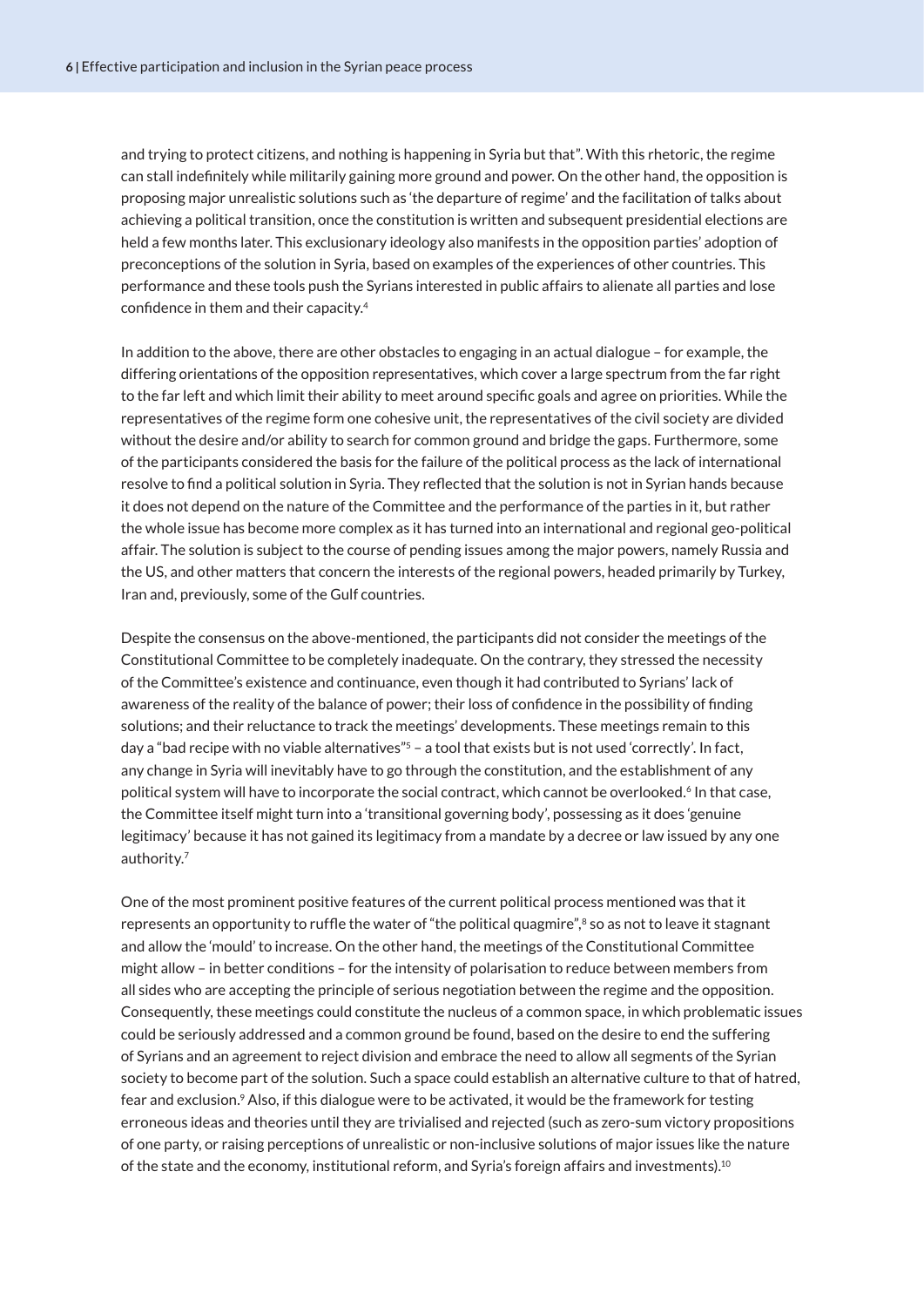<span id="page-8-0"></span>The participants believed that several indicators can support the possibility of activating the political process, the first of which is the "state of attrition"[11](#page-24-0) that the de facto forces have reached, and in which everyone is now trapped. The regime cannot enter Idlib or the northeastern regions, and it cannot put an end to the security concerns in the southern region. In return, the dominant forces in the north cannot change the balance of power. On the other hand, the participants agreed that the forces controlling Syria are not independent forces, but rather, forces supported by allies. Consequently, every change in the agreements among the supporting parties is reflected on the parties to the conflict and their representatives in the Constitutional Committee. This will not, however, be enough to trigger the process; it will also require public acceptance of both the opposition and the regime negotiating, and a rationalisation of the discourse, such as the opposition parties abandoning major solutions and placing their emphasis on specific issues that can be used as instruments of pressure at the negotiating table – for example, the previously misued case of detainees. It is also important for the regime to rethink the frameworks that allow citizens to communicate.

The propositions in this section represent the participants' opinions about the current political process and ways to activate it, but the issue of an inclusive peace process goes beyond discussing the political process and the local, regional and international circumstances and dynamics it revolves around. The following section presents participants' perceptions of an inclusive and meaningful peace process, which are not necessarily related to the course of work of the Constitutional Committee or other parties involved.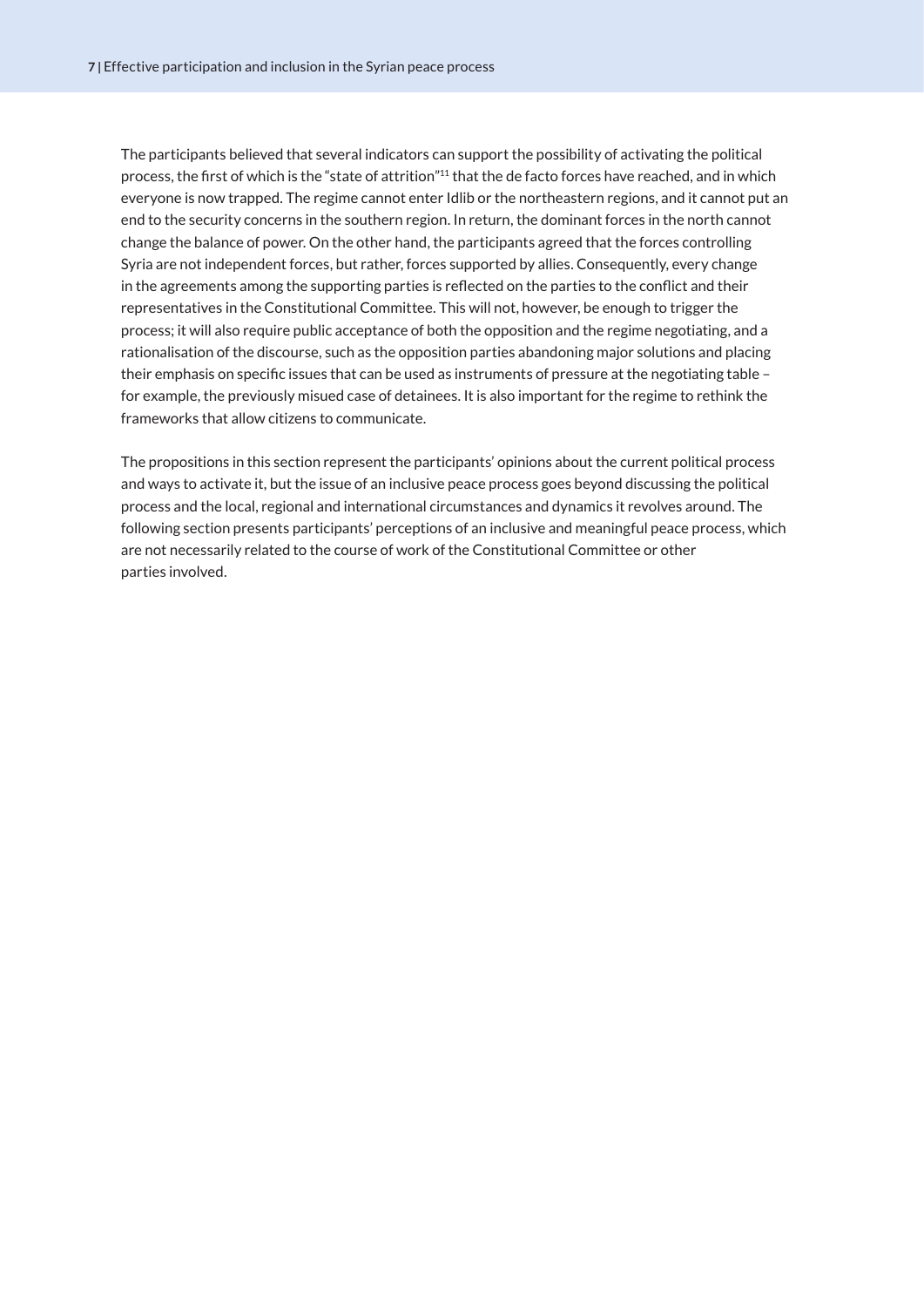### <span id="page-9-0"></span>Perceptions of an inclusive peace process in Syria

There are different and overlapping connotations of the term 'inclusive peace process', which is the main topic of this paper. The participants considered what an inclusive peace process means in the Syrian context; they deconstructed the abstract phrase into realistic manifestations describing actual peace at both political and social levels. Opinions varied depending on the interpretation of the two key words – peace and inclusion. Each of the participants dealt with an aspect of our main question, which in turn was divided into several sub-questions:

- Does Syria have political and societal forces qualified to represent the general Syrian population?
- How can Syrians produce elites that represent them?
- On what grounds do Syrians meet, and what are the commonalities that can bring them together today?
- Who should be included in the dialogue? (This question is expanded further in the third part of this paper.)
- What are the topics of the Syrian dialogue that would achieve real and inclusive peace?

First, participants tackled the question of who has the capacity to represent the Syrian population by delving into the mechanisms of how 'societal political forces' have emerged in recent decades in Syria. Some participants believed that the mechanisms for forming elites in Syria did not follow their natural course and create the space that allows citizens to invest their skills, experiences and talents in order to occupy a high position in society. Indeed, authoritarian intervention in the mechanisms of elite formation adopted ideological and security criteria that boil down to the degree of citizen loyalty to authority, which deprived Syrians of true political and societal power. Instead, the regime created links with society that act as a liaison with categorised classes or groups, and these liaisons are reduced to specific individuals who can be controlled through power and gains (for example, Ratib al-Shallah was the system's liaison with the merchant class, and Najah al-Attar is the liaison with the intellectuals, and Ahmed Amin Kaftaro is the liaison with the religious segment, succeeded by Mohammed Saeed Ramadan al-Bouti). The regime gave those individuals influence to ensure their social status, and in turn they protected and defended the interests of the regime, meaning that their legitimacy came from the regime and not from society, and their role was reversed; they represented the authority before society, and not the other way around. Despite the decline in their role since the year 2000, the alternatives to these mechanisms did not differ because they were also projected on Syrians from a place of power. For this reason, today Syria lacks real forces that society trusts[.12](#page-24-0) Participants also expressed that there are no 'real intellectuals' and Syria does not have the ability to produce them. This has resulted in a loss of confidence in the political elite on both sides, and here lies the need to build a new political society that links 'the general population' with 'the generality of Syrian politics', and that will remobilise Syrians and restore their relationship with politics and public affairs.<sup>13</sup>

When asked about an inclusive peace process, other participants referred to an alternative mechanism for producing elites that could represent Syrians. The discussion centered on the individuality and spontaneity of this act, with the aim of forming representative community-based networks. According to the participants, whatever the desired change is, and in order to adopt the change, society will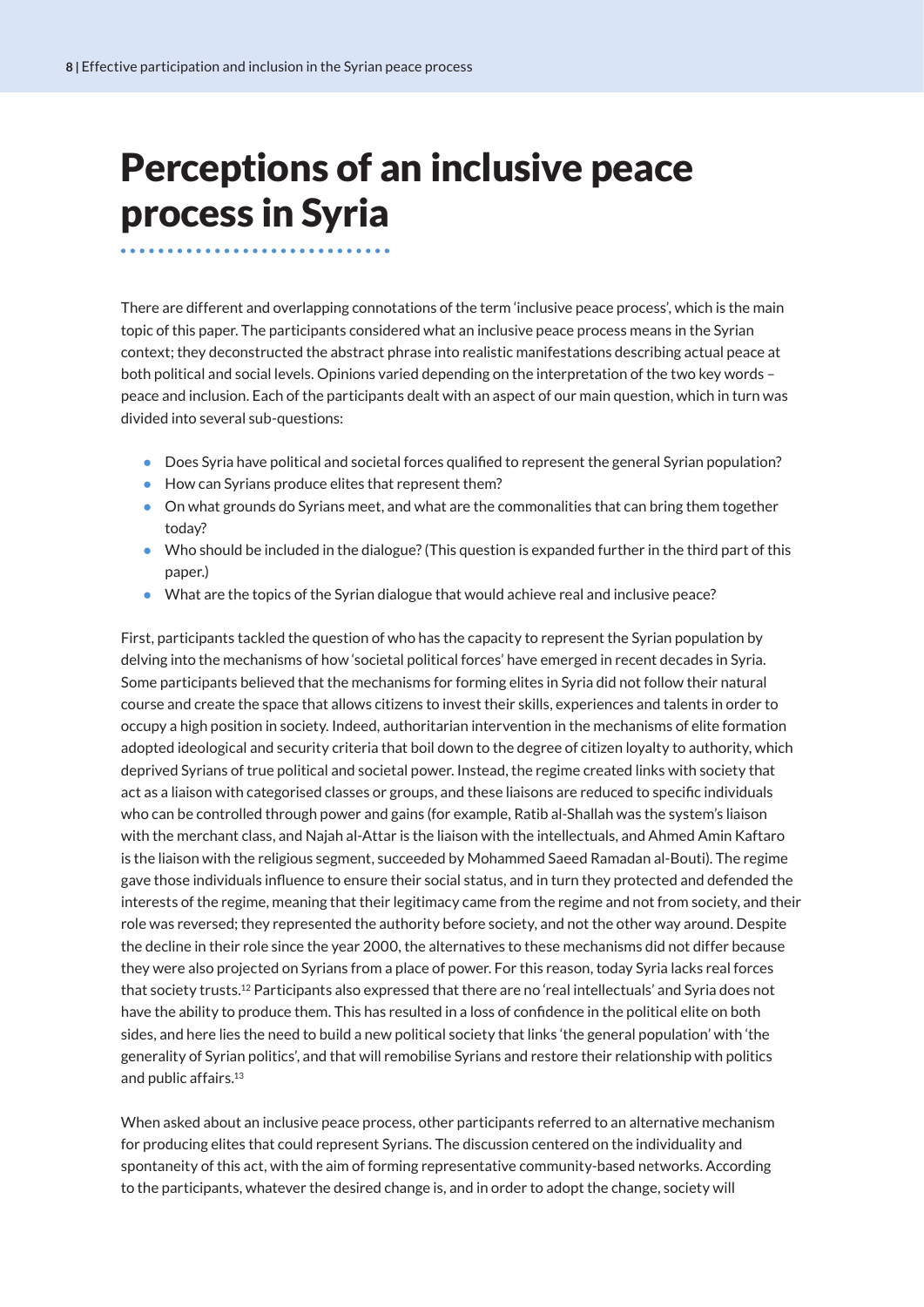<span id="page-10-0"></span>need the maturation of a set of circumstances that will enable it to propose change and chart its path. The best way to secure these conditions is the individual action from the outset, "that is, for each individual to drive their stake in their social environment, field, community, or profession" and to allow these stakes to connect with each other later on to form a network that allows people to cling to it. This network will provide tangible community services and cater to specific needs, motivating citizens to adhere to it and protect its interests. This maturity requires time, but in every scenario, it must be spontaneous, especially since Syrians have been dispersed in societies inside and outside Syria, and there are entities, organisations and associations now with which they can network through crossborder activities. The required inclusive peace must be led by ordinary Syrian individuals through the generation of capable representatives. This is how we can achieve a societal change: by changing the methodology and ideology to one that focuses on bridging differences, enabling Syrians to connect with each other. A good example is the idea of local coordination committees at the beginning of the Syrian revolution, which represents the "post-2011 ideology"[.14](#page-24-0)

On the other hand, some participants believed that these elites actually exist and can be used as levers in an inclusive peace process, since they enjoy genuine social standing. These are the non-polarised individuals who have a pluralistic viewpoint and believe in diversity and the right to belief regardless of the subject's identity, opinion or religion[.15](#page-24-0) Those holding this view, however, also agreed that the interconnection of these forces and their formation of networks must be spontaneous and/or voluntary. Civil society organisations have tried incessantly to create such links, and United Nations institutions have made a number of attempts to network, most of which were fabricated and unrealistic attempts because they "did not originate from the bottom, and they did not mature instinctively"[.16](#page-24-0) It became natural to reach the following conclusion: Syrians were not able to form a civil society in the form of a pressure bloc. This does not deny the existence of a few successful experiences that were framed by the initiatives of individuals at times and those of civil society organisations at other times.

Some participants questioned the inclusion, because in their opinion, the process could not be inclusive if Syrians did not first seek to include themselves; thus, the challenge here is "that we create the space, that is, we should not wait for the international frameworks to include us"[.17](#page-24-0) If the international framework were established, we have to look for those who were not involved in order to involve them. Inclusion, in this case, comprises drawing a map of society and thinking about everyone that should be involved. The reference here is to the full spectrum of Syrians regardless of their background, with a greater focus on including all sectarian and ethnic components, as well as groups of special importance such as youth and women, which are (non-homogenous) groups that are usually excluded from political processes[.18](#page-24-0)

Following the creation of a meeting space, according to the interviewees, Syrians will face another challenge, which is to accept others 'genuinely' – that is, at the level of content and ideas. For this purpose, at this stage, it is not possible to imagine Syrians agreeing on controversial and theoretical issues such as 'equal citizenship' or 'the secularisation of the state'. Rather, in a complex reality, simpler and clearer headlines can build acceptance of the 'other', such as "rejection of division and determination to end the suffering of Syrians"[.19](#page-24-0) According to the participants, Syrians today agree on their hatred of partition and their deep desire to end the state of humiliation in any manner possible in order to live in a safe and peaceful Syria. These basic concerns, on which all Syrians agree, can be used as the first building block in developing the national identity. "If the idea of patriotism is not based on philosophy and ideology, it can be invented and built on pain and the determination to end this pain.["20](#page-24-0) Basic human needs and the aversion to the idea of partition constitute a broad headline that unites Syrians. Behind it lies a wide range of intersections and human commonalities, some of which are material, others are emotional and intellectual.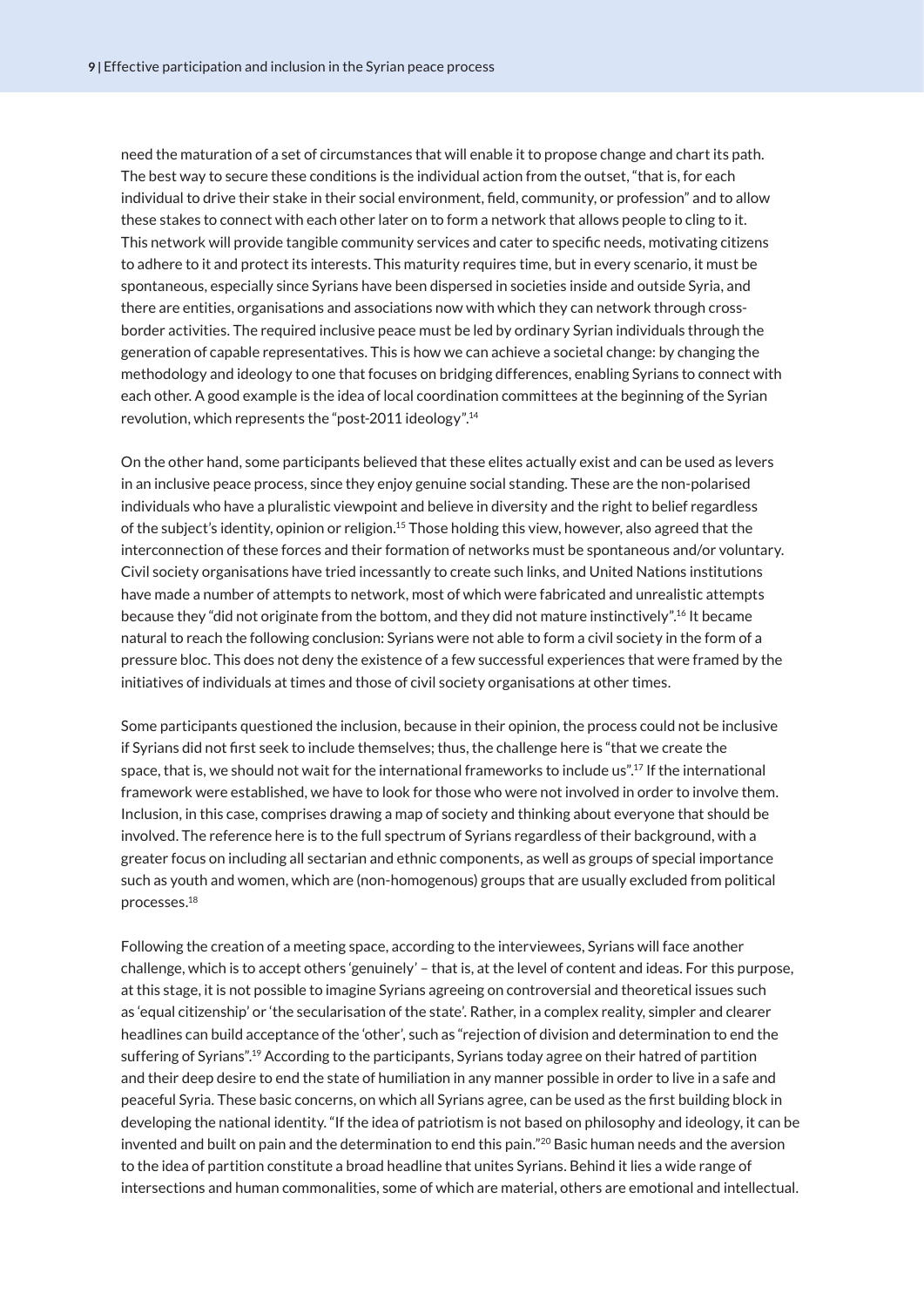<span id="page-11-0"></span>Simple headlines like these help to "awaken the consciences of the Syrians and make them think".[21](#page-24-0) Therefore, acceptance of the 'other' will also require "a moral and political discourse of the first degree, because politics cannot be separated from morals in times of crises and disasters".[22](#page-24-0) Here lies the need for a "suitable discourse" from a "suitable platform",[23](#page-24-0) but it is not necessary to ensure complete consensus because there is no society that is entirely homogeneous in its political culture, especially one that is exhausted, disintegrated and saturated with sectarian toxins. The need here is for a comprehensible and simplified common ground that enables Syrians to engage in dialogue and come to know each other, as a step on the path to forming an inclusive identity. This would pave the way for building dialogue using different and innovative approaches (for example, between the regime's regions and the northeastern and northwestern regions, between the southern governorates of As-Suwayda and Daraa, between the opposition and the Kurds, between Syrians at home and those abroad)<sup>24</sup> and attracting young Syrian political activists who have been in the diaspora for more than 10 years and who have the aptitude, capability and potential to communicate with political figures inside Syria and within the Syrian regime, to create an alternative that can save what remains of Syria.<sup>[25](#page-24-0)</sup>

The participants also dismantled the implications and parameters of the hoped-for 'peace'. From this angle, the question of identity and social contract garners the greatest interest among the issues that require agreement to determine the nature, depth and sustainability of this peace. The participants emphasised the importance of having peace that prevents the recurrence of what has happened, and for this purpose all factional identities that deny the existence of difference and do not recognise national and ethnic diversity in Syria are rejected because such perceptions are based on discrimination.

*"The Syrian government today is unyielding regarding the issue of the Arabism of Syria, while denying the remaining components – and unfortunately, this stance had not been contested by some opponents for several reasons, such as the claim that it is not the priority battle – and this will lead, sooner or later, to a catastrophically bloody consequence, inevitably due to the perpetuation of hatred and fear."[26](#page-24-0)*

Therefore, Syrians need to employ this diversity – without the falsity of empty slogans – in order to stop the ongoing state of conflict and agree on a comprehensive Syrian identity that values humanity, respects human rights, and considers the 'other' to be human beings, not opponents. This is followed by the legitimisation of this proposition with a new constitution that recognises cultural identities and ensures that the laws of the state do not conflict with the Universal Declaration of Human Rights, provided that the state stands at the same distance from all religions, beliefs and nationalities, which helps to end the state's guardianship of religions, and prevents the politicisation of religion or the religiosity of politics[.27](#page-24-0)

The previous perspectives constitute a complex set of conditions required to reach an appropriate environment that fosters a meaningful and inclusive peace process. Some of them contribute to the reformation of real societal powers, some of them seek to create a space of convergence, and some of them strive to draw the map of society and include all its spectrums, to prepare the ground for recognition and acceptance of the other, and to delve into the remaining fragile commonalities among Syrians. This is what the participants viewed as a meaningful and inclusive peace process, because it acquires a radical dimension as a real long-term recovery process. This requires persistent effort and learning from past mistakes for many years, and includes, for example, examining educational programmes and consolidating the values of peace through school curricula.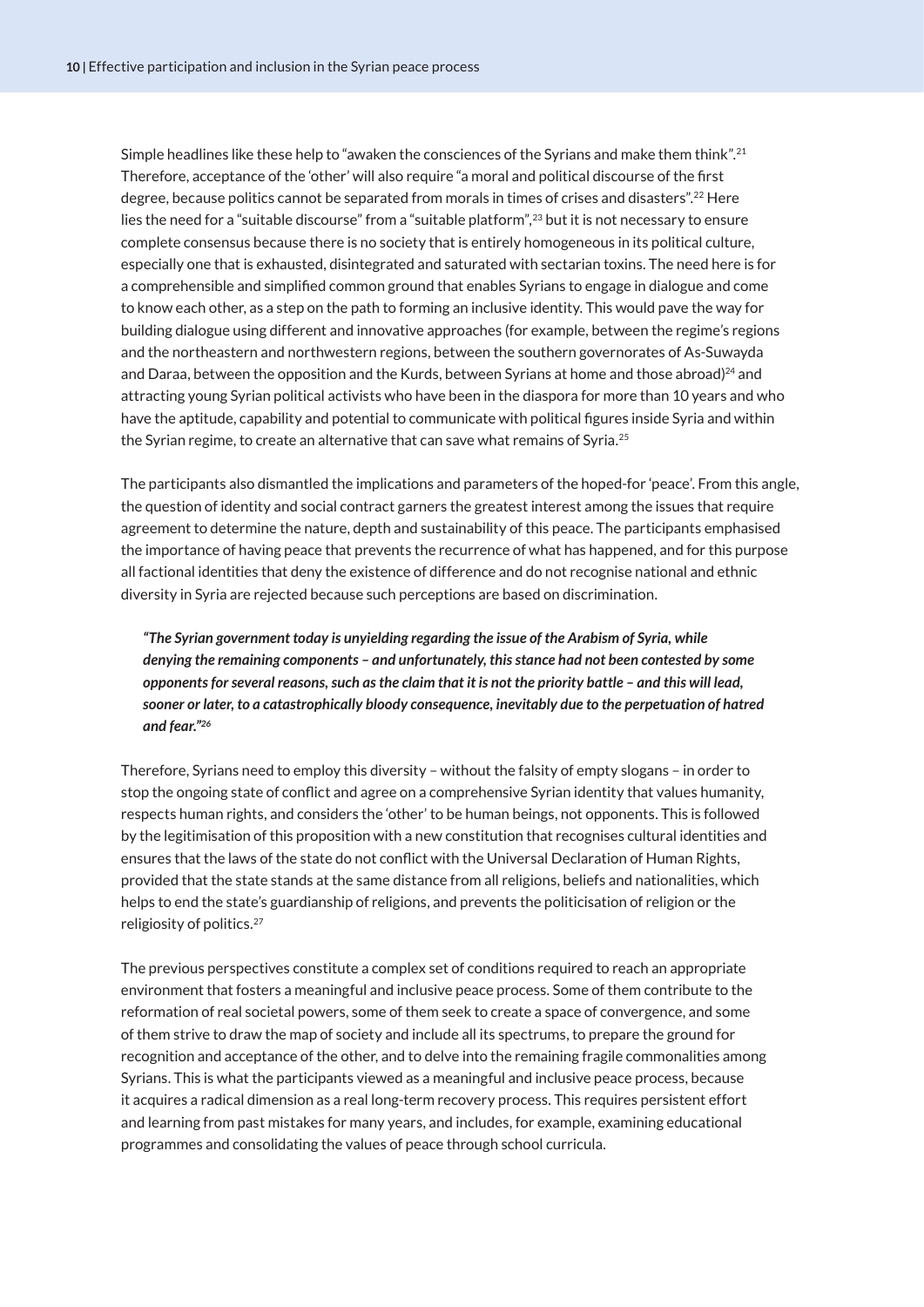<span id="page-12-0"></span>On the other hand, realistically and practically, some participants believed that this long and arduous path could not be embarked upon without stripping the influential forces of their continued influence by stopping all hostilities and halting media mobilisation and hate speech by all parties. If not, the external sponsors of the conflicting parties will have the upper hand in any potential change, and Syrians will remain outside the peace process, in which they will not have an actual role. This explains why some continue to rely on international accords that can accelerate the process and pave the way for the required Syrian-Syrian effort – for instance, if "the Astana trio (Russia, Iran and Turkey) were to find common ground with the US, noting that such international deals should not obviate the necessity of Syrian-Syrian dialogue within the appropriate environment".<sup>28</sup>

This section reviewed features and visions of an inclusive peace process in the Syrian context. The next section presents the participants' perceptions of effective participation and inclusion.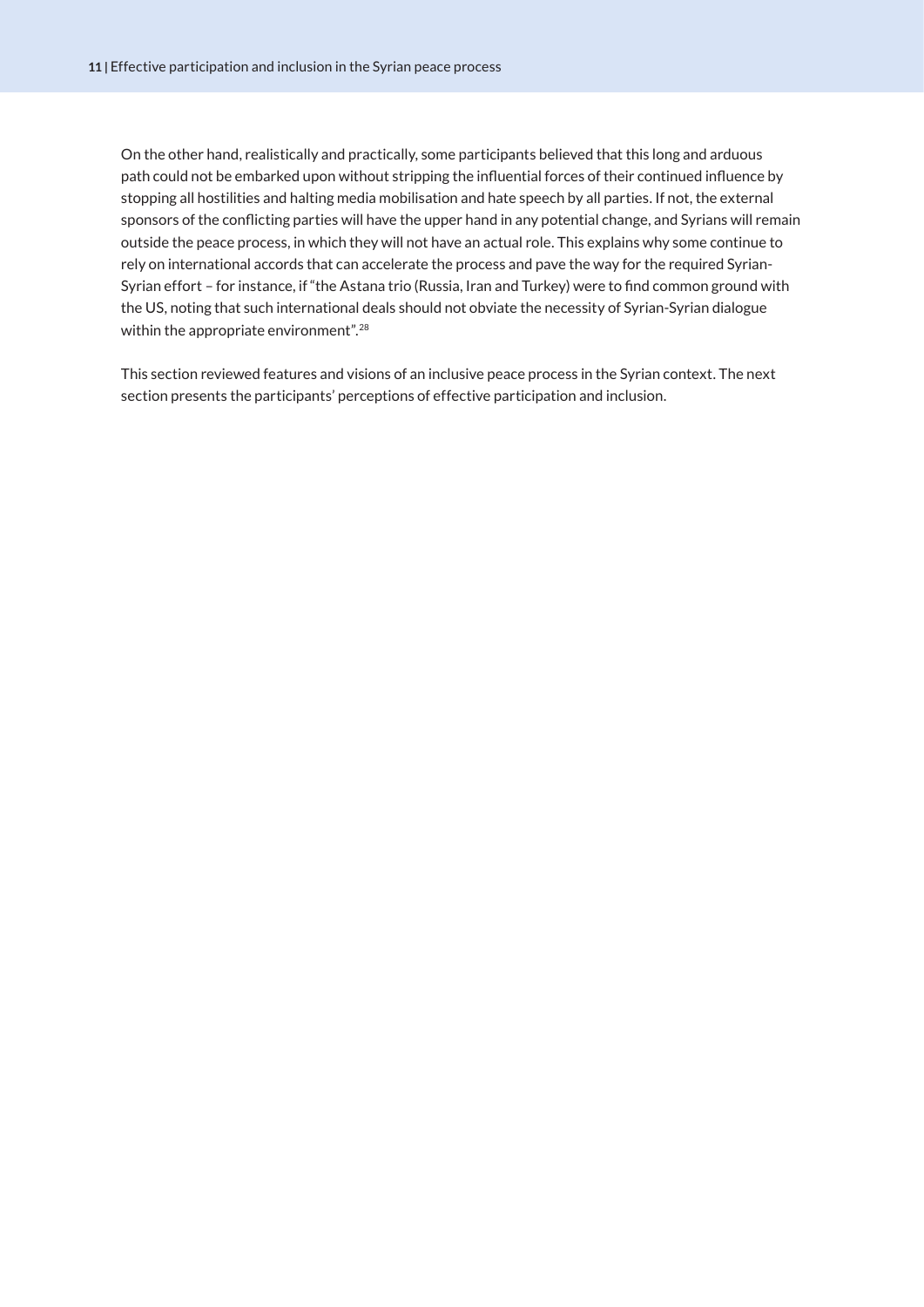### <span id="page-13-0"></span>Effective participation and inclusion in an inclusive peace process

Most of the participants related the question of effective participation and inclusion to three axes that are not completely dissimilar, but that combine to reflect the different aspects of the topic at hand. The first axis addresses the opportunities to bridge the gap between the Syrians involved in the political conflict and those who form part of the geographical diaspora; the second axis deals with some indicators or technical conditions from which we can infer the possibility of achieving effective participation and inclusion; and the third axis relates to the description of the mechanism through which this can be achieved.

First, with regard to the rifts that established and fueled the conflict, deepening it and triggering division and fragmentation, according to the participants' knowledge of the Syrian reality, the possibility of integrating all Syrians into an inclusive peace process is theoretically conceivable, as "there is no one in Syria who is not willing to be integrated into an inclusive peace process".<sup>29</sup> The participants inferred this possibility by noting that the severity of the division is declining, the harsh living conditions have been similar for everyone to some extent, and manifestations of retaliation and emotional estrangement have no longer been recurring in recent times. Rather, there are simple commonalities such as facing a harsh winter or any factors of exhaustion or weakness that are now bringing people closer to each other. These "real and simple"[30](#page-24-0) commonalities have a great impact on the hearts of Syrians. The accumulation of these commonalities among all Syrians becomes a factor that reduces the division between them, even if Syrians from across the Syrian geography only agree on an "anthropological article on the Makdous".[31](#page-24-0)

The participants presented a set of technical and cognitive conditions as indispensable pillars or tools to achieve effective participation and inclusion, most notably:

- $\bullet$  Equal opportunities: Real participation cannot be a feeling, but rather standards that must be observed and met, so that all persons have an equal opportunity to participate despite their various political, demographic, sexual, economic, or physical differences.<sup>[32](#page-24-0)</sup>
- Suitable circumstances and discourse: For a certain idea or a value to emanate from the correct platform and with the correct form of speech, it is accessible, informative and can achieve communication, because "Syrians are not only ready for change, but are looking forward to it".[33](#page-24-0)
- Sharing information: Even with the presence of channels, platforms and workspaces, activating participation requires access to information, and for Syrians to have the information that enables them to engage and contribute to decision-making in an effective manner is the "keystone for participation".[34](#page-24-0)
- Message bearers: These are individuals with a pluralistic and non-polarised philosophy and approach, who believe in the right of all citizens to participate equally, in order to help make the peace process more inclusive. Such people are needed to communicate these ideas to different segments. The elite that Syrians need today is a group of "translators" who can translate the political discourse into a dialogue easily comprehensible by the ordinary Syrian (the non-ideologised citizen) and translate the needs of the ordinary Syrian into a political discourse.<sup>[35](#page-24-0)</sup>
- Legitimacy of representation: Syrians should be represented at the grassroots level, so that society is represented and not the forces dominating it. The only legitimacy that Syrians can use and apply pressure with is the legitimacy of their voices on the ground, and this requires a moral initiative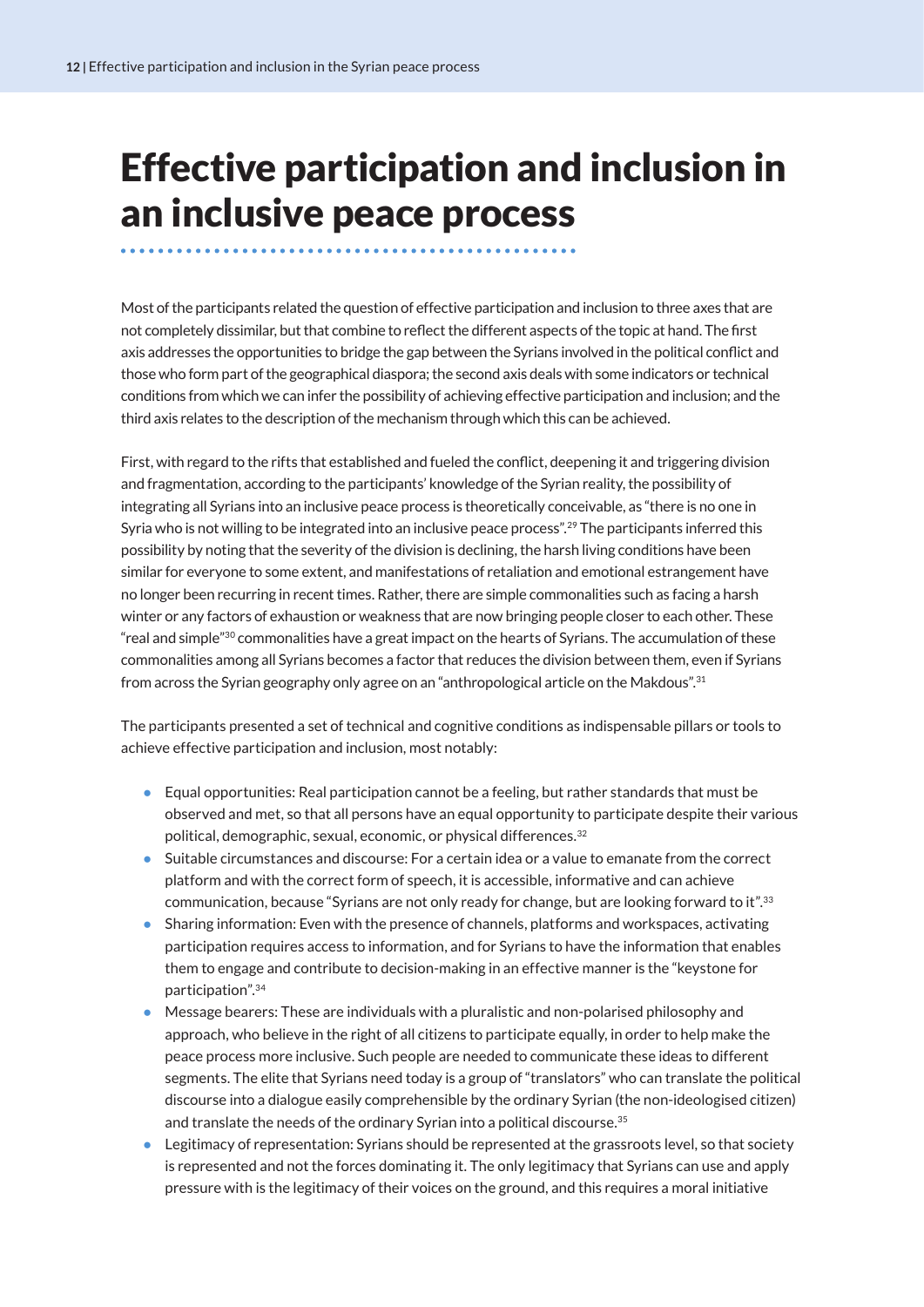<span id="page-14-0"></span>that restores politics to Syrians, strengthens them, rebuilds trust among them and relaunches the political debate. Following this, legitimacy will be based on Syrians taking to the streets to support the initiative. This path will then restore individuals' sense of independence and worth, and their ability to think and to resolve their own issues without tutelage. It should be noted that this proposed legitimacy does not aim at sharing power as much as it is aimed at reconciling with the concept of power itself.[36](#page-24-0)

● The representation of some groups should not simply be figurative: In particular, this refers to the representation of women and youth groups on the ethnic and religious diversity spectrum. Benefitting from the capabilities of young people and involving them in many aspects, such as the presence of young representatives who are able to act as substitutes for conducting internal and external dialogues at the military, political and administrative levels, will prepare them for an active role in the future of Syria.[37](#page-24-0)

As for the mechanism for achieving actual participation, some of the participants believe that effective participation can be achieved through four pillars (supported by the civil society as they nurture the process):

- 1. representation: that is, that the representative is granted the authority and capacity to carry out several actions based on an agreement with the voter;
- 2. the ability to create spaces for dialogue: meaning that civil society activists and institutions do not simply appear on the scene, they instigate and lead the dialogue within the scene;
- 3. service that can be provided to the community: the extent to which the community benefits from civic efficacy and associates with it, and what service it actually expects from the civic society; and
- 4. the outcome of the first three pillars: the formation of a collective consciousness that can protect individuals from the state and at the same time build bridges between the people and the state, "the space that Gramsci discussed".[38](#page-24-0)

This part of the research presented the participants' perceptions regarding the opportunities to bridge the gap between the Syrians involved in the political conflict and those who form part of the geographical diaspora, and the indicators or technical conditions that denote the possibility of achieving effective participation and inclusion, as well as the mechanism through which this can be achieved. The fourth part of this paper will deal with the indicators that increase the participants' confidence in any peace process within the Syrian context.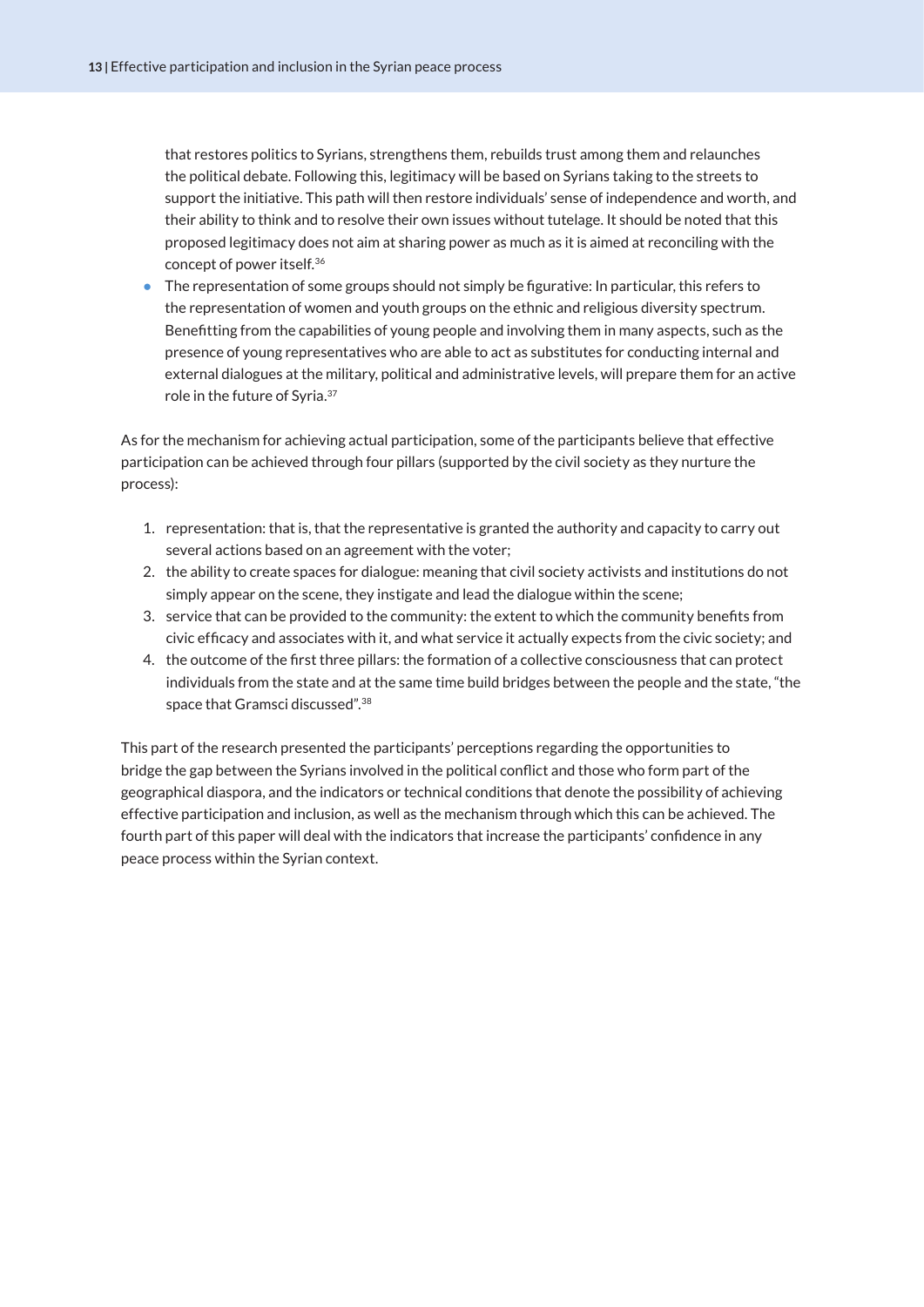### <span id="page-15-0"></span>Motives for confidence in the peace process

The participants would be more confident in any peace process within the Syrian context if specific indicators were available, constituting a wide range of factors and features. Some of these would be related to the availability of certain conditions for a political solution, its mechanisms, and the roles assigned to the conflicting parties; others would assume specific implications for the peace process, its focus areas and outcomes.

Among the most prominent factors related to the roles of the conflicting parties, international sponsors, and peacebuilding mechanisms, five main factors stand out:

- The first step must be taken by the stronger party: the participants believed that there are many steps or factors that would build confidence in the peace process, but the first step is supposed to be initiated by the stronger party, i.e. the Syrian government, which has regained control over most of the Syrian territory. There are many possible examples to include under these steps such as the issue of public and private freedoms, protection of the civil society space and civil and private institutions, holding off military operations, discontinuing media incitement against the 'other' and adopting a rational discourse, and other issues that touch upon society's need for recovery. These are all plausible steps because they are not linked to a regional or international context; they only require a Syrian-Syrian effort. Such steps could establish an enduring level of understanding and sympathy that would bring down the wall between Syrians.<sup>[39](#page-24-0)</sup>
- The second step requires the agreement of all opposition parties on a set of realistic demands, with clear priorities made public, and the adoption of a step-by-step mechanism, because the participants saw a real need to rationalise the opposition's discourse. They believed that the opposition parties must mobilise the strengths that could constitute effective pressure on the negotiation table (such as the detainees' file, eradicating torture in prisons, putting forward the reform of the security sector in stages instead of demanding a complete restructuring of the sector, including holding the heads of security branches accountable etc.). As a result of these meetings, the opposition parties would agree on a set of possible demands in the short term, and the likelihood of offering in exchange a concession on one of the conditions they had adhered to over the past decade. According to the participants, the opposition parties are still adopting the bidding discourse, in which all demands are a priority and all must be achieved straightaway. The participants considered this functioning as an approach followed by the opposition, this approach clarifies the gap in the political perception of the solution, and this was echoed by the Doha statement,<sup>40</sup> which included "visions without a project, the same old discourse, and previously made recommendations, continuing to search for problems instead of common visions and reconciliation, and instead of developing a plan to find alternatives".[41](#page-24-0)
- The next step is to allow the opposition parties to communicate with Syrians through public and open channels of communication, and create links with them, in the interior, to enhance legitimacy and break up the regime's monopoly over the Syrian general population. This would allow for the restoration of the balance of power, politically, in terms of legitimacy and also, in terms of reestablishing the social influence of the opposition parties and their visions on the Syrian public. It is certain – according to the participants – that the regime alone does not have the ability to build a peace process, even if it retains control over all of the Syrian territories.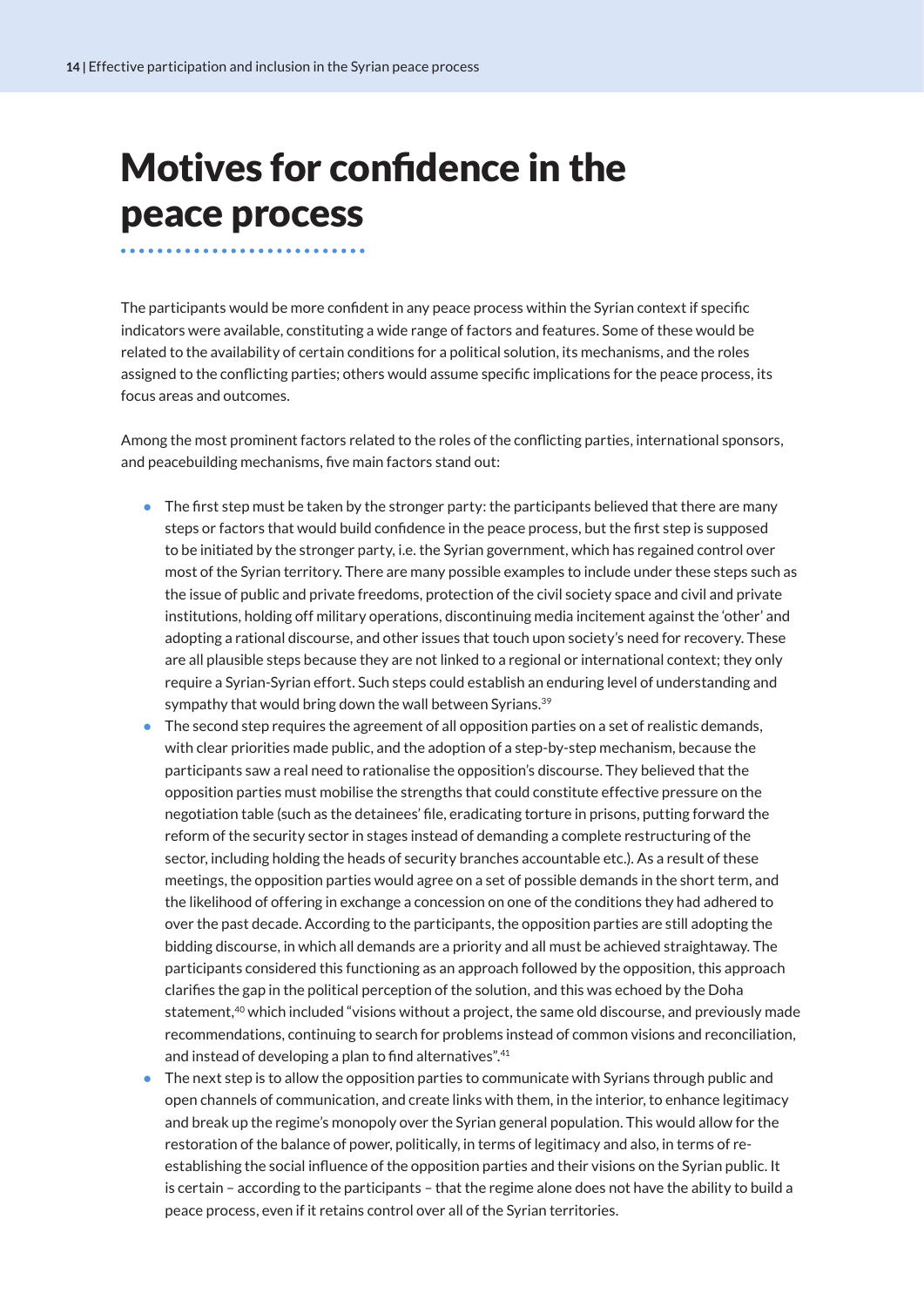- <span id="page-16-0"></span>● The process should be sponsored by guarantor parties such as Russia and the US, as an expression of the seriousness of the international community to push for a political solution and not to impose their own agendas, especially since these international parties today consider their own interests in Syria first, while capitalising at the same time on their ability to influence negotiations and pressure the parties to abide by agreements.[42](#page-24-0)
- Confidence in the peace process may increase if the Syrians are able to form a substantial fraction of citizens who reject all parties involved in the process, in favour of upholding the idea of patriotism and demanding an end to Syrians' suffering[.43](#page-24-0)

On the other hand, participants linked some trust factors to certain implications, focus areas and outcomes of the peace process, most notably:

- Raising the question of identity and acknowledgment of diversity: It is no longer acceptable, according to some participants, to deny cultural diversity and continue the false state that Syrians have been living in, just as it is no longer acceptable to reduce ethnic and religious diversity to a forcibly homogenate, dominant identity. Rather, the Syrian identity must be invested in to create a social state of interdependence, in order to build trust and peaceful coexistence. This diversity can be expressed naturally, and in the same manner it occurs in democratic countries, at the civil level, but not at the political level, because "there is no room for fragmentation on the political front, at this level consensus and a rallying around the building of the state are generated".<sup>44</sup>
- Making the voices that call for peace public: Some participants believed that the feeling of real inclusion in any peace process will come when we can talk about peace openly and without fear, meaning that the voices of those calling for peace should be loud and public, so that we can accumulate networking and coordination and carry out systematic and strategic work to advance the peace process.[45](#page-24-0)
- The participants emphasised the importance of civil society having a legal role and a space for action, through which it can reorganise itself and work to create balance within society by removing obstacles, initiating political dialogues, and advancing the culture of human rights as a concept stemming from the accumulation of human civilisations (and not as a Western concept projected onto society). One of the most important factors that enhance confidence in the peace process is participation and interaction in open pathways and discussions that are available on platforms, within clear criteria; this also builds trust among those working in the field. This reinforces the legitimacy of the political course derived from citizens' voices on the ground; such dialogues take citizens out of the cycle of daily concerns and bring them back towards thinking about their issues, motivating them to participate and get to know the 'other', which helps to eliminate preconceived ideas, and remind them of their worth, the importance of their public voices and their impact on this process. This legitimacy also helps to reconcile with the concept of power and distinguish it from authoritarianism, which enhances social capital and accelerates the wheel of democracy by bridging relations among all segments of society and pushing the individual to think about the interests of the 'other'[.46](#page-24-0)
- What would increase confidence in the peace process would be to see a break in the intensity of the alignments between the parties and a recirculation of ideas. The participants agreed on the importance of dismantling the blocs participating in the political process, and moving from polarised and antagonistic blocs to those aligned around certain topics, so that the focus is around the idea and not around people – for example, secularists from every party assembling their voices around an idea.<sup>[47](#page-24-0)</sup>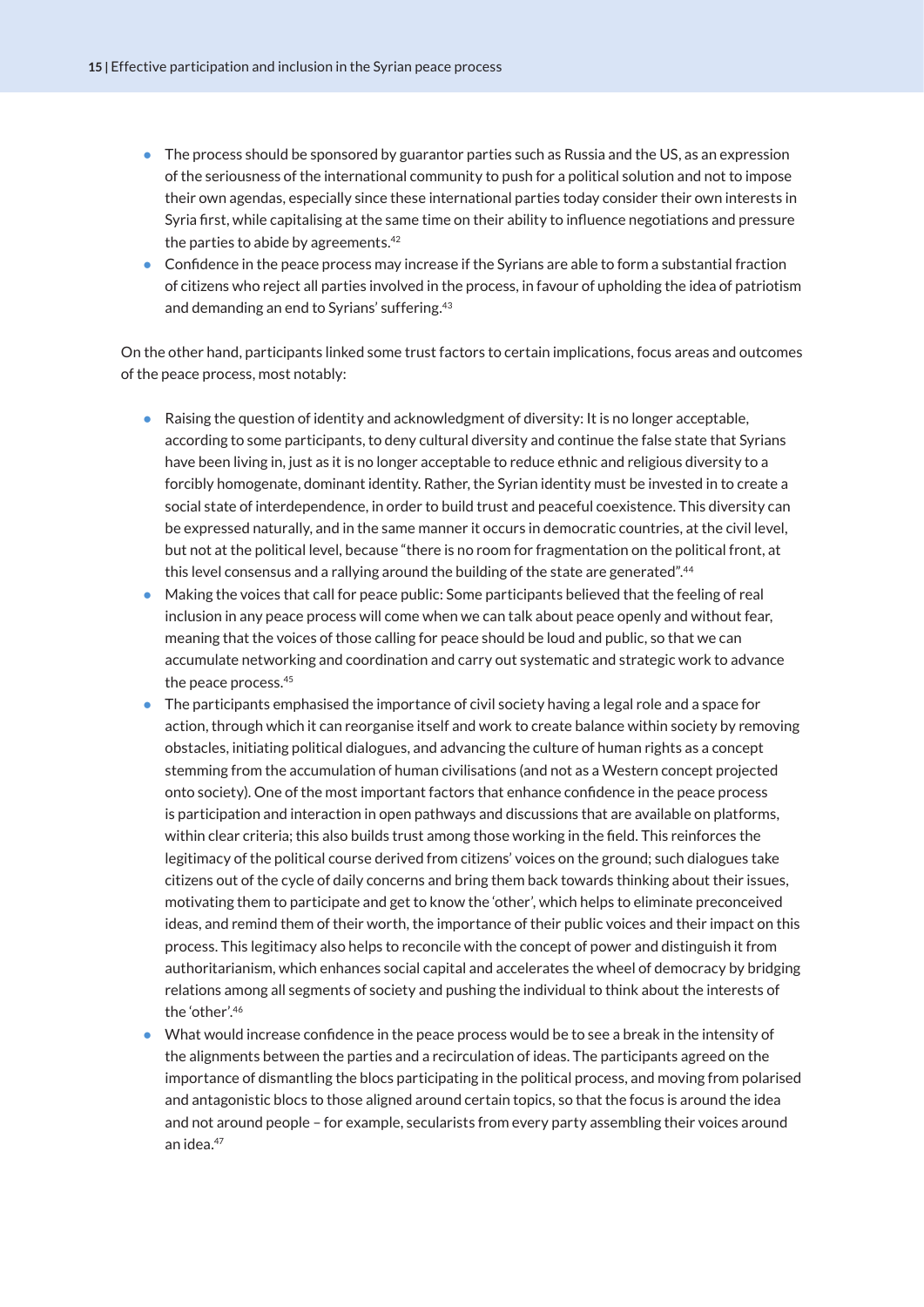<span id="page-17-0"></span>● A comprehensive, ethical, pluralistic and non-uniform political discourse: The majority of participants emphasised the importance and quality of the discourse in creating a political space that can contain bold propositions that are different from the preconceived discourses of the parties. Proposing alternatives restores hope for Syrians, whether in the camps, detention centers, diaspora, or within Syrian homes.<sup>[48](#page-24-0)</sup>

This section presented a wide range of indicators and factors that would help increase confidence in the peace process. The next part will discuss the roles of civil society in detail, some of which have been touched on briefly in previous sections.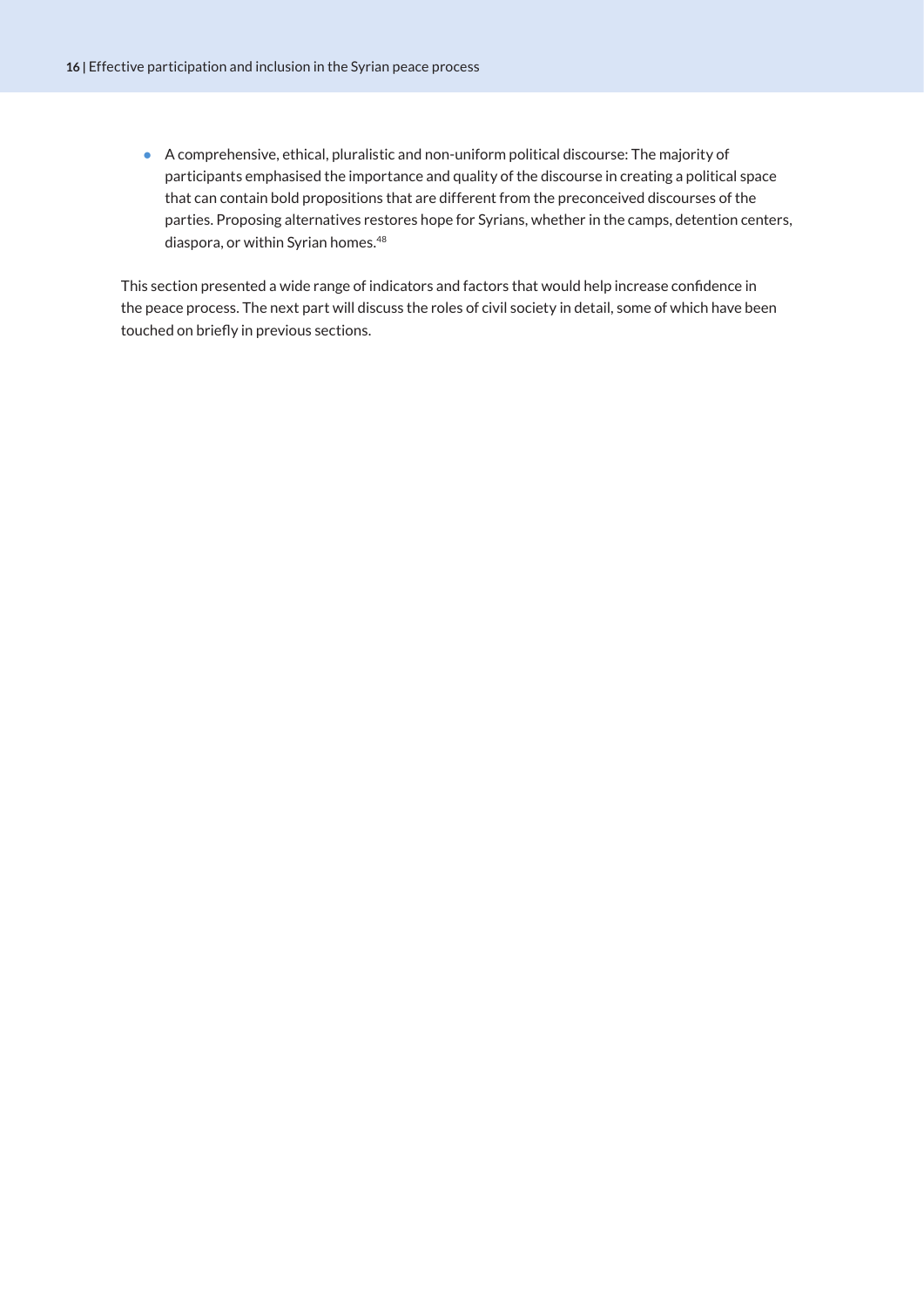### <span id="page-18-0"></span>Roles of the civil society

#### Syrian civil society today and the political process

The interviewees all expressed the idea that at this time there is effectively no civil society in Syria in the broad sense. There are, however, some successful initiatives that have generated currents of opinion and debate, have empowered women and youth groups, have come up with ideas and perceptions, have empowered their capacities on their internal level, and developed a public space in which young people would engage in discussions[.49](#page-24-0) Syrian civil society is young, inexperienced and subject to its funding authority and pressure from the countries in which it operates. In addition, it does not have a popular base because it is formed mostly of institutions that have arisen due to circumstances and rely mainly on external funding. Syrian civil society is thus unable to create alliances that bear fruit because it is in the early stage of learning in a complex and constantly changing milieu.<sup>50</sup>

The chances of this society developing as a civil movement are very small because no civil movement can develop inside Syria, not only because of the extremism of the authority and counter-violence in the north and the south of the country, but also because of the moral and humanitarian differences between civil society currently and the other conflicting parties engaged in the political process. This is where the Syrian civil society is criticised. According to some participants, the civil society tried to push the culture of human rights away from personal interests like other parties participating in the political process, thus it was viewed as rejecting the latter and hardening its stance, and eventually did not integrate into the political process. Instead, it remained an idealistic, utopian voice that believes in peace and justice, without offering tangible solutions.<sup>[51](#page-24-0)</sup>

#### *"We do not know how to talk to society, but use elitist and condescending discourses, and that is why we have no social power."[52](#page-24-0)*

According to the research, Syrian civil society lacks elites capable of forming an undivided political society. This makes it difficult to establish a collective bloc that represents civil society with a louder voice and greater influence, and that can create pressure to transform the course of the political process. With the obstacles it faces in Syria, civil society has turned into a vocal phenomenon that has neither a presence on the ground nor a productive economic impact on the local product, and of course it has no organisational authority in the regime's regions or other regions. Thus, Syrians are not able to form a civil society in the sense of a pressure bloc. Rather, "civil society organisations do not provide any added value to donor funds, nor political weight at the negotiation table, and are unable to create internal social forces due to the employment of empty and elitist discourses".<sup>53</sup>

#### Perceptions of the roles of civil society

Regarding the participants' perception of the role of civil society in the political process, civil society is the only entity capable in the medium and long term of contributing to strengthening the social fabric in Syria.[54](#page-25-0) As such, the importance of this space is not only related to the quality and content of these discussions, but rather to the idea of discussion itself between individuals, and the process of creating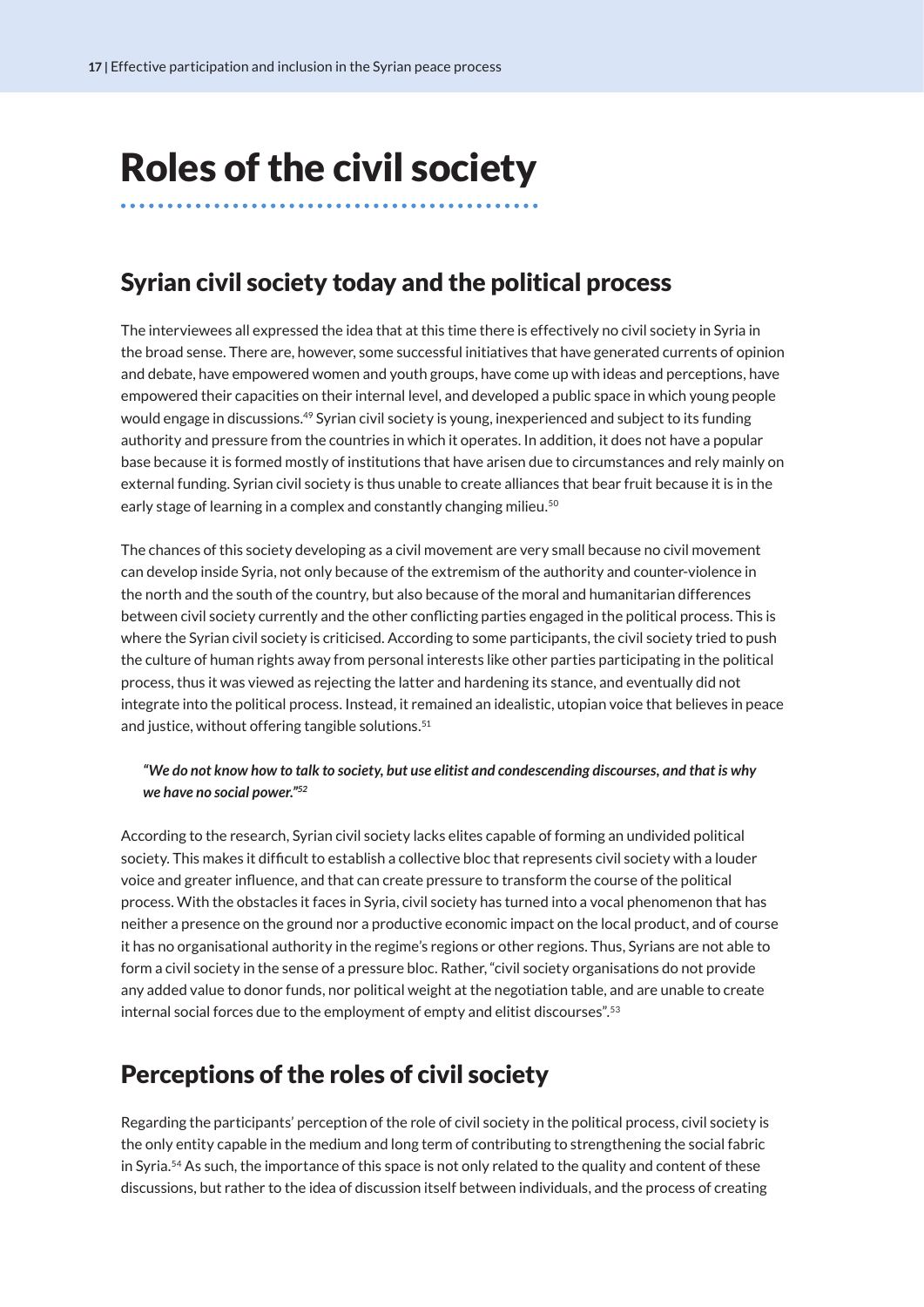<span id="page-19-0"></span>bridging links that steer clear of fanaticism. What Syria needs are relationships that pave the way for the creation of a homeland and a national identity "in the modern sense".[55](#page-25-0) This effort also supports the idea of stakes that are individually set on the ground, and that connect spontaneously to form a community protection network to which people can cling (as an idea, not as an affiliation or organisation).<sup>[56](#page-25-0)</sup>

Therefore, participants today rely on civil society organisations to reduce tension and turmoil between Syrians at home and abroad; help eliminate the rhetoric of infidelity and build a public space for the dissemination of ideas that rebuild trust among Syrians, and between Syrians and politics in general; defuse the conflict that leads to ongoing tensions; involve individuals in social responsibility; and reorganise society. Civil society must be given a legal role in terms of creating balance within society and working to create, empower and link possible youth representatives who are able to become substitutes at the military, political, and administrative levels, so that the process would be beneficial and useful through internal and external dialogues. In the event that civil society desires to contribute to a political role, it will be counted on to produce an elite group of 'translators' to translate ordinary Syrian discourse into a political one and vice versa, contribute to building, activating and organising the public space, and come up with a societal capital capable of moving the wheel of democracy.<sup>[57](#page-25-0)</sup>

The sixth section presents the opinion of a sample of participants on the role of Syrians abroad in the inclusive peace process.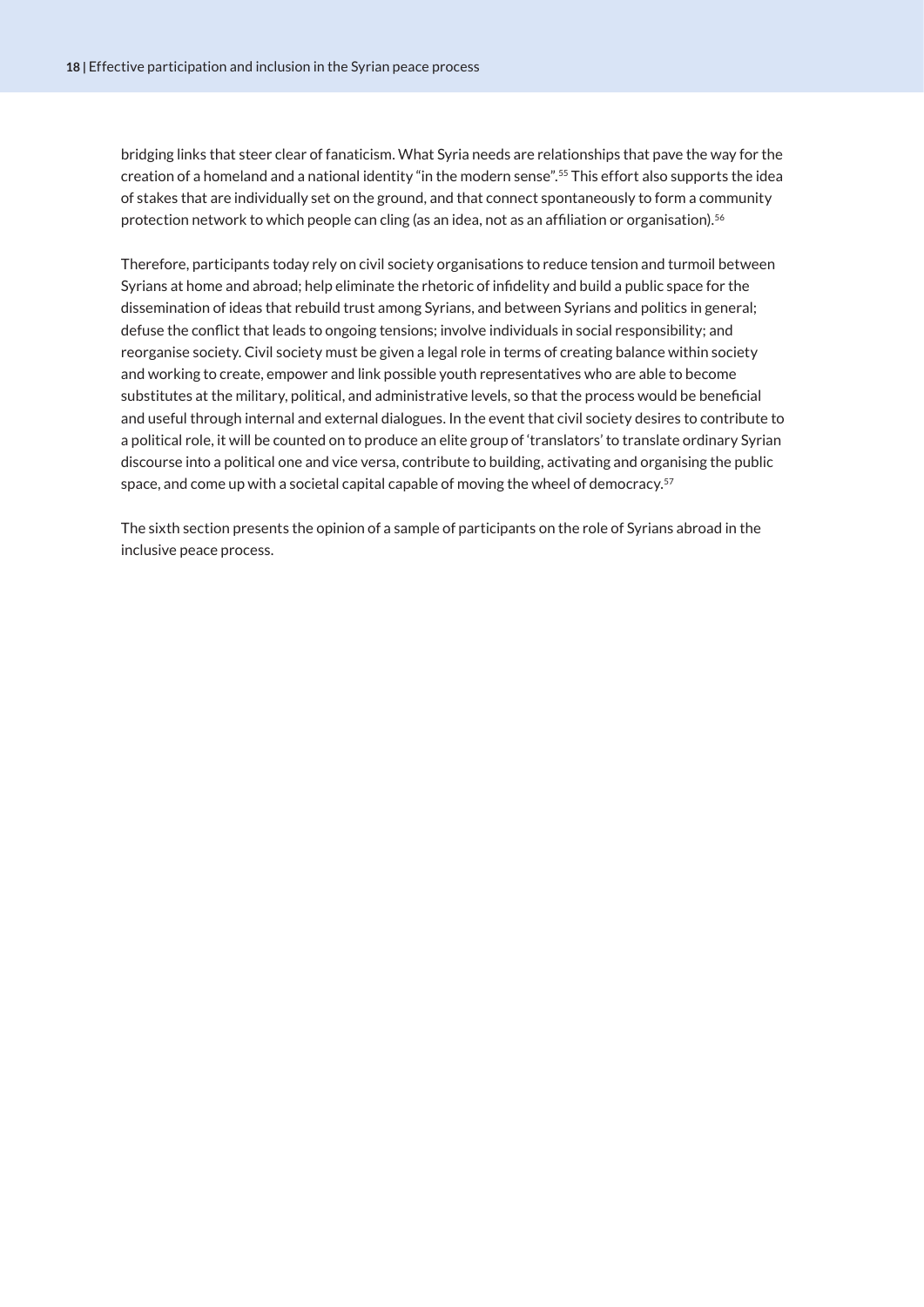#### <span id="page-20-0"></span>The role of Syrians at home and abroad

The participants stressed the need to open a dialogue between Syrians in Syria and in the diaspora, and between Syrians and the representatives of the warring parties in order to reduce polarisation, put pressure on those parties to agree to serve the interests of Syrians, and stop the media from inciting conflict between Syrians. The participants also noted that the differences between Syrians inside and outside the country had begun to diminish, and today, "we are witnessing a language of understanding and sympathy, while the language of retaliation and schadenfreude among Syrians has become less common than it was in years past"[.58](#page-25-0)

"The healing process must take place at home without excluding those outside."<sup>59</sup> Some participants believed that, at the level of political discourse, it is not possible to formulate a discourse for Syrians at home and another for Syrians abroad. Rather, there are roles for each individual in their place, so everyone can work according to their ability, without it turning into a discourse and a rift.

*"Syrians in Europe and America bear a greater responsibility in building peace, because they are the carriers of change. As for the Syrians at home, they are the main factor for change. Therefore, the Syrians in the diaspora should be more aware that they are no longer the main factor in change, but rather its bearers, and they should appreciate the steadfastness of their people and support them."[60](#page-25-0)*

As for the possible role of Syrians outside Syria, the majority of participants expressed their belief that these people have an important role to play, especially as they enjoy a wider space for movement and easier access to resources. They are also "those who have lost the country and their dreams that would have flourished in that country, and are still searching for a homeland, identity and life, especially since most of these are young people at the peak of their capacity and contribution".[61](#page-25-0) Two participants elaborated:

*"Dozens of Syrians abroad have become academic cadres in European universities and have the ability and the skills required to help intervene in negotiations and come up with innovative solutions, but they do not have the opportunity to present these ideas or access appropriate platforms. They have the capacity to replace the faces of the opposition and create young political cadres."[62](#page-25-0)*

*"Syrians abroad can create a nucleus or a group of forces in the countries they live in to provide something for Syria at the right moment. This should occur without the help of an organisation because the most dangerous thing that can happen is to organise into institutions or entities; the only required organisation is to agree on the idea."[63](#page-25-0)*

On the other hand, some participants looked at the issue with a different lens, believing that it is very difficult to rely on the Syrians in the diaspora, and if they have a role, it is not essential in the overall landscape. A set of obstacles will prevent this:

*"The first of which [obstacles] is a natural phenomenon that everyone who travels faces when they keep an image of the country and the reality they left behind in their mind, without recognising that the reality is changing. Second, the different experiences of Syrians abroad will have a major impact.*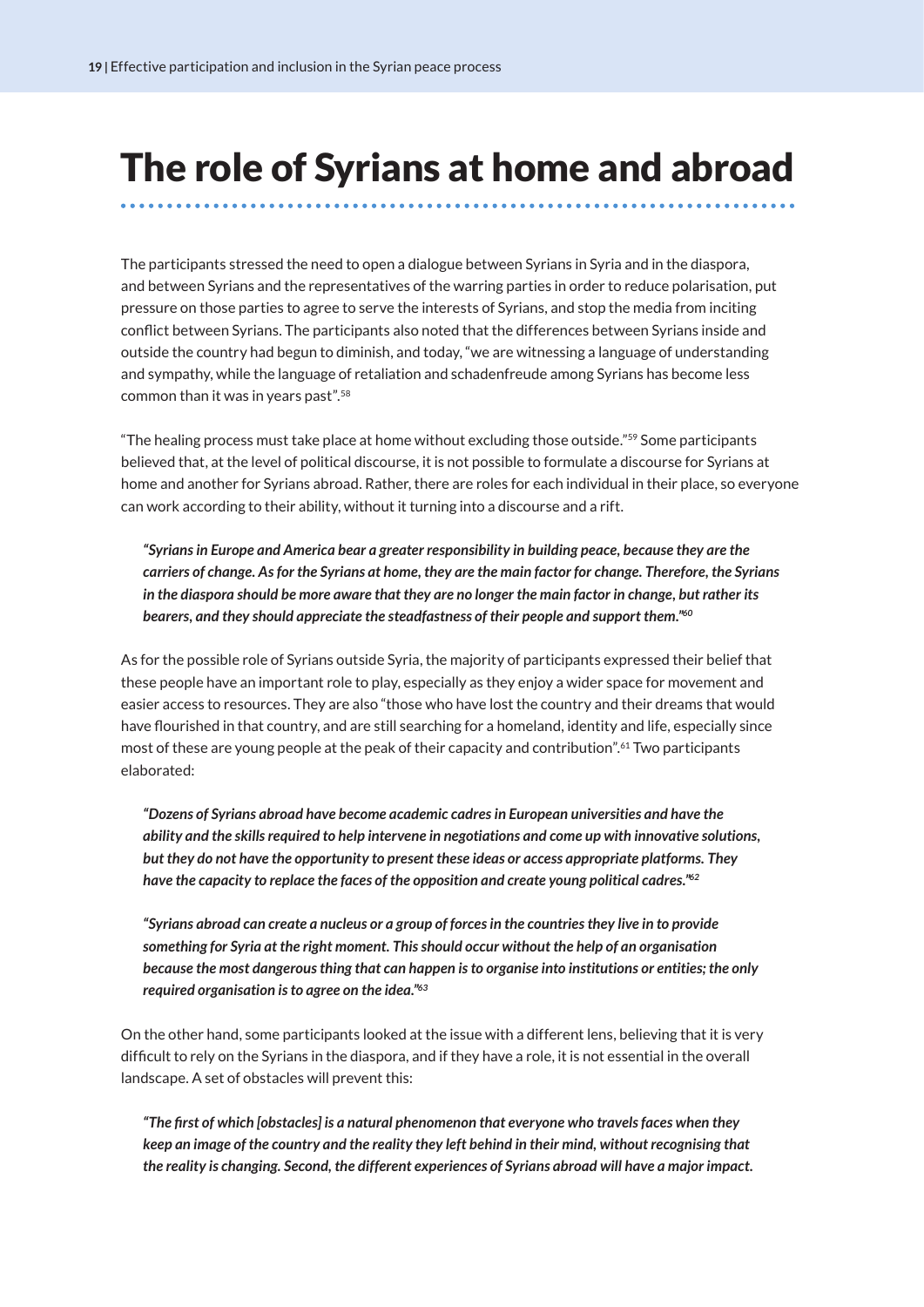<span id="page-21-0"></span>*Those who settled in Sweden have a different experience than those who settled in the Netherlands or Germany. So, they also changed according to their experiences. Ultimately, the gap is bigger now between the outside and the inside. Also, the generational rift needs to be taken into consideration, as the proportion of young people who left Syria is greater than that of older adults, and this in itself causes a generational, civilisational and cultural rift between the outside and the inside. This gap may make Syrians abroad the most extremist and least willing to compromise for peace, especially since no one is pressuring them, not even their daily circumstances."[64](#page-25-0)*

This section reviewed the roles of Syrians inside and outside Syria; the final part of the paper will present a summary of the key findings of the research.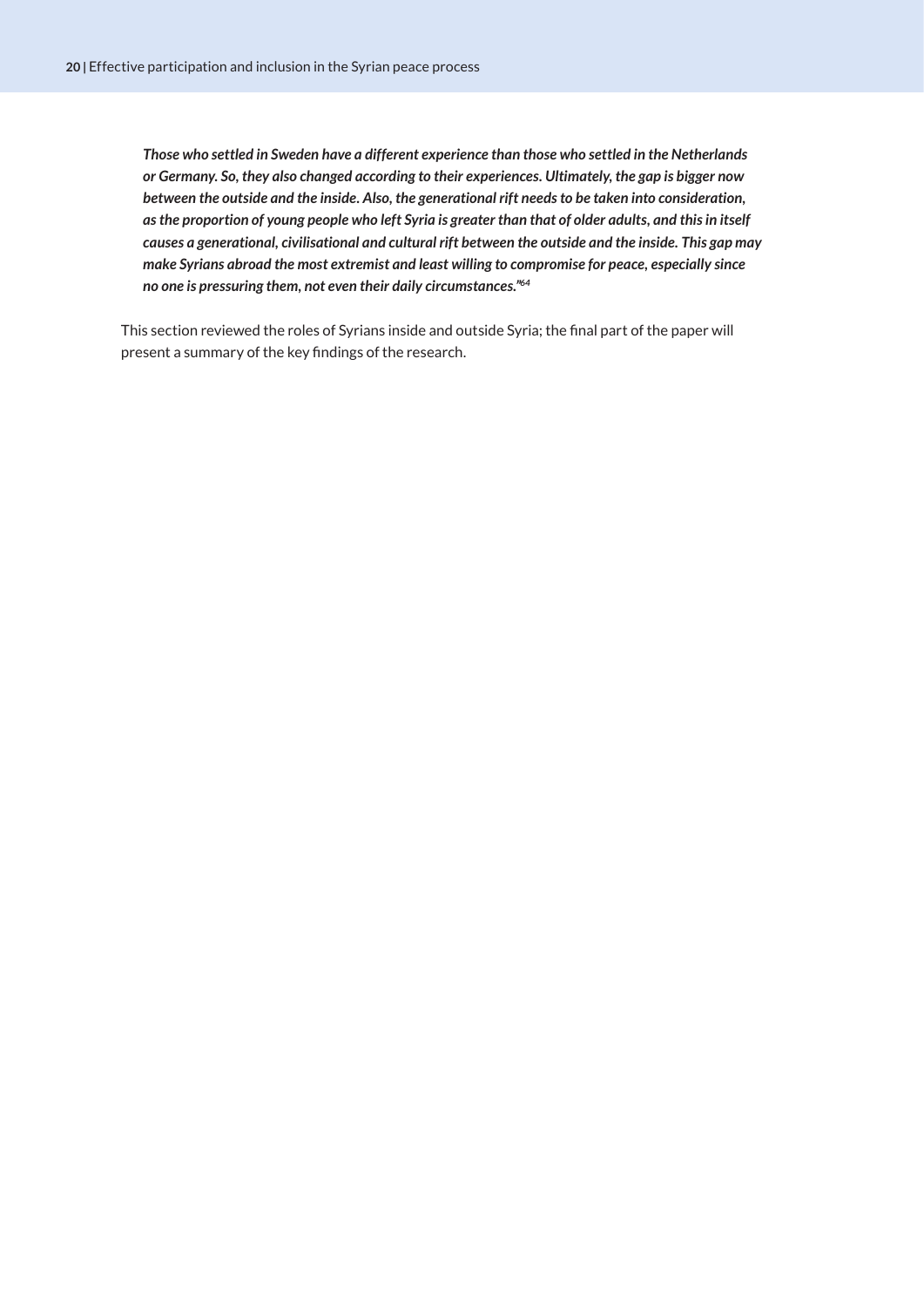### <span id="page-22-0"></span>Summary of research findings

The following points summarise the most prominent results of the research:

- The political process is "a bad recipe with no viable alternatives": The participants evaluated the political process, with a broad consensus on its flaws and shortcomings, which make it – according to the participants – a "waste of time and a hindrance for progress". The meetings of the Constitutional Committee cannot be considered a political process in the actual sense, but at the same time, for the participants, the process retains some leverage points and advantages. Most agreed that it is a necessity that cannot be compromised, noting what the current political process needs to be more reliable and effective.
- Syrians do not have actual political and societal powers: When discussing an inclusive peace process, the participants tackled the question of who has the capacity to represent Syrians because some participants believed that the mechanisms for forming elites in Syria have not taken their course. Indeed, the authoritarian intervention in the mechanisms of elite formation adopts ideological and security criteria that boil down to the degree of citizen loyalty to authority, which has deprived Syrians of possessing real political and societal powers.
- The importance of individual action and its spontaneity: Whatever the desired change is, and in order to adopt the change, society will need the maturation of a set of circumstances that will enable it to propose change and chart its path. The best way to secure these conditions is the individual action from the outset, "that is, for each individual to drive their stake in their social environment, field, community, or profession" and to allow these stakes to connect with each other later on to form a network that allows people to cling to it. This network will provide tangible community services and cater to specific needs, motivating citizens to adhere to it and protect its interests.
- Among the challenges facing an inclusive peace process: Creating a space and accepting the 'other'. The process cannot be inclusive if Syrians do not first seek to include themselves. In addition, the challenge here is for Syrians to create a meeting space. Following the creation of a meeting space, according to the participants, Syrians will face another challenge, which is to fully accept the 'other' – that is, to accept the 'other' at the level of content and ideas.
- Syrians share the common ground of rejecting division and wanting to end pain: It is not possible to imagine Syrians agreeing on controversial and theoretical issues such as "equal citizenship" or "the secularisation of the state". Rather, in a complex reality, simpler and clearer headlines can build acceptance of the 'other', such as "rejection of division and determination to end the suffering of Syrians".
- The question of identity and social contract garnered the greatest interest when discussing the nature, depth and sustainability of peace. The participants emphasised the importance of having peace that prevents the recurrence of what has happened, and for this purpose all factional identities that deny the existence of difference and do not recognise national and ethnic diversity in Syria should be rejected. This is followed by the legitimisation of this proposition with a new constitution that recognises cultural identities and ensures that the laws of the state do not conflict with the Universal Declaration of Human Rights, provided that the state stands at the same distance from all religions, beliefs and nationalities, which helps to stop the state's guardianship of religions, and prevents the politicisation of religion or the religiosity of politics.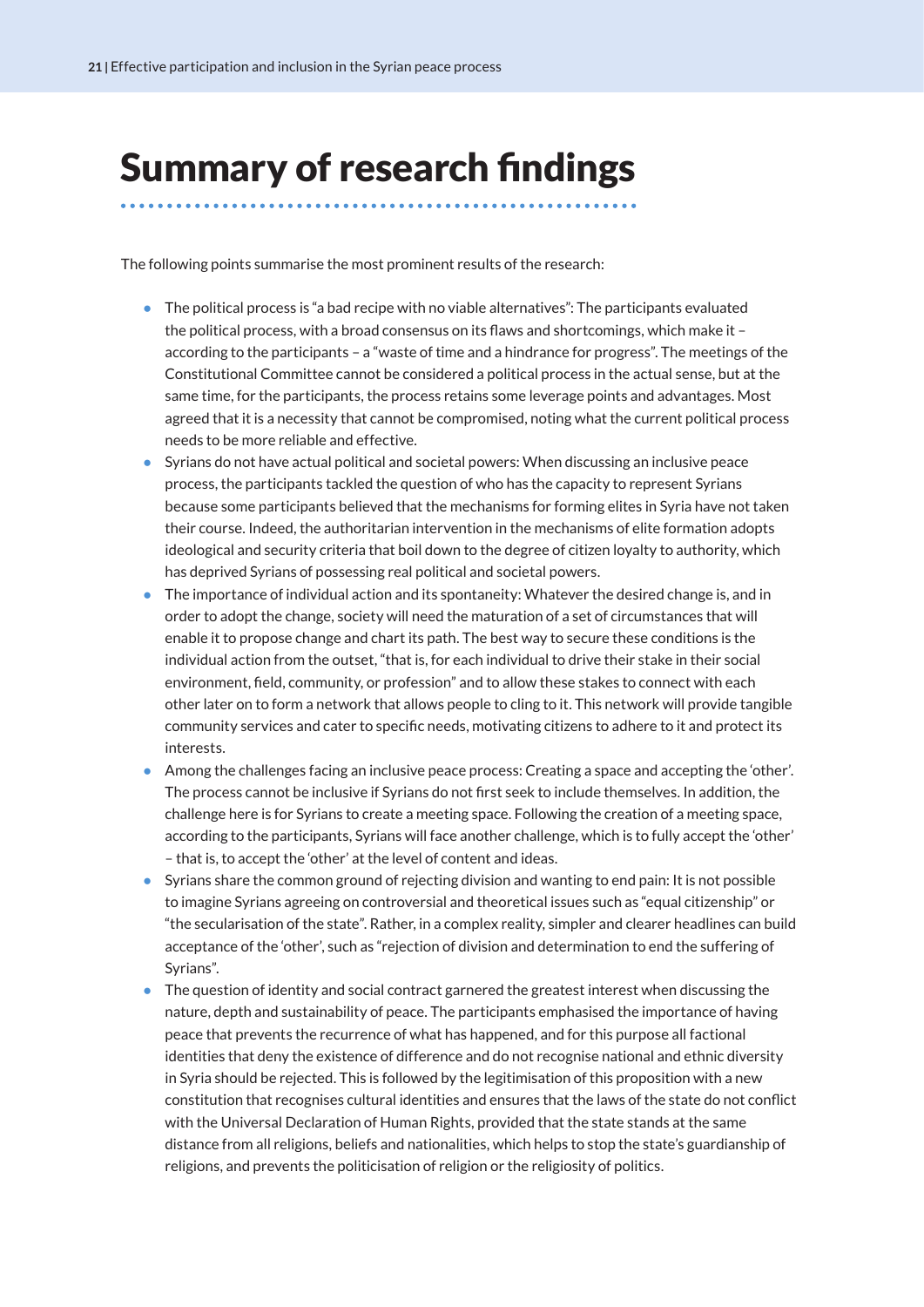- The path of inclusive peace is long and arduous and could not be embarked upon without stripping the influential forces of their continued influence by stopping all hostilities and halting media mobilisation and hate speech. If not, the external sponsors of the conflicting parties will have the upper hand in any possible change, and the Syrians will remain outside the peace process. This explains why some continue to rely on international accords that can accelerate the process and pave the way for the required Syrian-Syrian effort.
- According to the participants' knowledge of the Syrian reality, the possibility of integrating all Syrians into an inclusive peace process is theoretically conceivable because "there is no one in Syria who is not willing to be integrated into an inclusive peace process". The participants inferred this possibility by noting that the severity of the division is declining, the harsh living conditions have been similar to some extent, and manifestations of retaliation and emotional estrangement have no longer been recurring in recent times. Rather, there are simple commonalities such as facing a harsh winter or any factors of exhaustion or weakness that are now bringing people closer to each other.
- Among the technical and cognitive conditions that the participants considered indispensable factors to achieving effective participation and inclusion were equal opportunities, sharing the necessary information to activate participation, and relying on individuals who possess a pluralistic and non-polarising culture. Moreover, the representation of Syrians should be at the grassroots level, so that society is represented and not the forces dominating it, and that the representation of some groups is not simply figurative, in particular that of women and the youth.
- The participants would have more confidence in any peace process in the Syrian context if it has specific indicators, the most prominent of which are that the initial steps need to be taken by the stronger party, i.e. the Syrian government and that the opposition parties need to agree on a set of realistic demands, with clear priorities made public, and adopt a step-by-step mechanism. Also, opposition parties must be allowed to communicate with Syrians through public and open channels of communication. The process should be sponsored by guarantor parties such as Russia and the US, as an expression of the international community's seriousness to push for a political solution and not to impose any agendas. It would also be very beneficial if Syrians were able to form a significant fraction of citizens rejecting all parties involved in the process, in favour of upholding the idea of patriotism and demanding an end to the suffering of the Syrians.
- Syrian civil society, according to the results of the research, lacks elites capable of forming an undivided political society. This makes it difficult to form a collective bloc that represents civil society with a louder voice and greater influence, and that can create pressure to transform the course of the political process.
- Participants today rely on civil society organisations to reduce tension and turmoil between Syrians at home and abroad, contribute to eliminate the rhetoric of infidelity and build a public space to disseminate ideas that re-establish confidence among Syrians, defuse the conflict that leads to continuing tensions, involve individuals in social responsibility and reorganise society.
- The majority of participants expressed their belief that the main role lies with Syrians abroad. Dozens of them have become academic cadres in European universities and have the ability and skills required to help intervene in negotiations and present innovative solutions, but they do not have the opportunity or the appropriate platforms to present these ideas. They can replace the faces of the opposition and create young political cadres.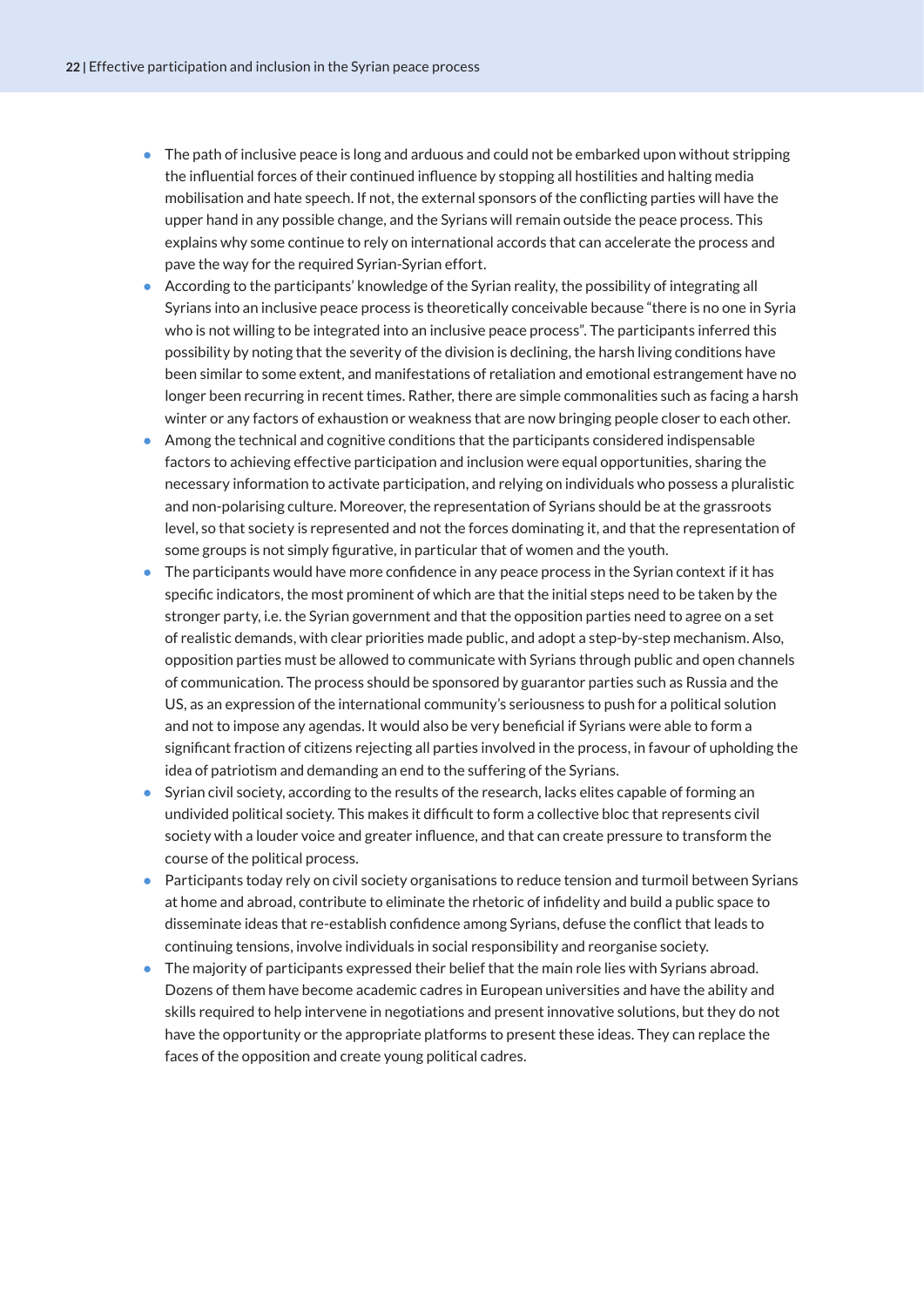#### <span id="page-24-0"></span>Endnotes

- The Building and Bonding project is an initiative that works on developing key ideas, aspirations, and messages to support the peacebuilding processes for Syria. The initiative supports the integration of concepts of peace, justice, and the role of civil society in these processes.
- K. Al-Nabwani, interview by H. Shuhuf, online via Google Meet, 18 Feb 2022
- The term is used by Mudar Al-Debs in reference to an ideology that does not produce pluralism and is not based on social capital, but rather on organic/sectarian foundations in relationships, and adopts violent, aggressive and exclusionary behaviours towards the other. M. Al-Debs, interview by H. Shuhuf, online via Zoom, 6 Feb 2022
- M.A, interview by H. Shuhuf, online via Google Meet, 7 Feb 2022 (name encoded at the participant's request)
- Z. Al-Zoubi, interview by H. Shuhuf, online via Google Meet, 14 Feb 2022
- S. Mobaied, interview by H. Shuhuf, online via Google Meet, 11 Feb 2022
- **Ibid**
- Y. Aleesa, interview by H. Shuhuf, online via Google Meet, 20 Jan 2022
- M.A, interview by H. Shuhuf, online via Google Meet, 7 Feb 2022 (name encoded at the participant's request)
- Y. Aleesa, interview H. Shuhuf, online via Google Meet, 20 Jan 2022
- M. Nseir, interview by H. Shuhuf, personal interview, 10 Feb 2022
- 'Real forces' refer to forces that belong to the society, that did not produce and/or are not sustained by the regime.
- Y. Aleesa, interview H. Shuhuf, online via Google Meet, 20 Jan 2022; M. Al-Debs, interview by H. Shuhuf, online via Zoom, 06 Feb 2022
- M. Al-Debs, interview by H. Shuhuf, online via Zoom, 6 Feb 2022
- S. Mobaied, interview by H. Shuhuf, online via Google Meet, 11 Feb 2022
- Y. Aleesa, interview by H. Shuhuf, online via Google Meet, 20 Jan 2022
- M.A, interview by H. Shuhuf, online via Google Meet, 7 Feb 2022 (name encoded at the participant's request)
- See the section on effective participation and inclusion on page 12 for more on inclusion.
- Z. Al-Zoubi, interview by H. Shuhuf, online via Google Meet, 14 Feb 2022
- M. Al-Debs, interview by H. Shuhuf, online via Zoom, 6 Feb 2022
- Y. Aleesa, interview by H. Shuhuf, online via Google Meet, 20 Jan 2022, in reference to the saying of Hannah Arendt: "the unscrupulous are those who do not think"
- M. Al-Debs, interview by H. Shuhuf, online via Zoom, 6 Feb 2022
- Y. Aleesa, interview by H. Shuhuf, online via Google Meet, 20 Jan 2022.
- M.A, interview by H. Shuhuf, online via Google Meet, 7 Feb 2022 (name encoded at the participant's request)
- J. Bakr, interview by A. Totonji, personal interview, 26 Jan 2022
- M. Nseir, interview by H. Shuhuf, personal interview, 10 Feb 2022
- S. Mobaied, interview by H. Shuhuf, online via Google Meet, 11 Feb 2022; M. Nseir, interview by H. Shuhuf, personal interview, 10 Feb
- Z. Al-Zoubi, interview by H. Shuhuf, online via Google Meet, 14 Feb 2022
- Y. Aleesa, interview by H. Shuhuf, online via Google Meet, 20 Jan 2022
- Ibid
- Makdous is a dish of oil-cured aubergines. Part of Levantine cuisine, they are tiny, tangy eggplants stuffed with walnuts, red pepper, garlic, olive oil and salt; sometimes chilli powder is added.
- M. Hassouna, interviewed online via Zoom, 27 Jan 2022
- Y. Aleesa, interview by H. Shuhuf, online via Google Meet, 20 Jan 2022
- M. Hassouna, interviewed online via Zoom, 27 Jan 2022
- S. Mobaied, interview by H. Shuhuf, online via Google Meet, 11 Feb 2022; M. Al-Debs, interview by H. Shuhuf, online via Zoom, 6 Feb 2022
- M. Al-Debs, interview by H. Shuhuf, online via Zoom, 6 Feb 2022
- M. Hassouna, interviewed online via Zoom, 27 Jan 2022
- Antonio Francesco Gramsci (1891–1937) was an Italian Marxist philosopher, journalist, linguist, writer, and politician. He wrote on philosophy, political theory, sociology, history, and linguistics. He established the concept of civil society. M.A, interview by H. Shuhuf, online via Google Meet, 07 Feb 2022.(name encoded at the participant's request)
- M. Nseir, interview by H. Shuhuf, personal interview, 10 Feb 2022
- The Doha statement is a 17-point statement issued by the Syrian opposition calling for reforms and issuing recommendations on the Syrian file
- M.A, interview by H. Shuhuf, online via Google Meet, 7 Feb 2022 (name encoded at the participant's request); S. Zakzak, interview by H. Shuhuf, online via Google Meet, 13 Feb 2022
- A. Jbawi, interview by A. Totonji, online via Zoom, 29 Jan 2022; J. Bakr, interview by A. Totonji, personal interview, 26 Jan 2022
- M. Al-Debs, interview by H. Shuhuf, online via Zoom, 6 Feb 2022
- Ibid
- S. Anjrini, interviewed online via Google Meet, 8 Feb 2022
- M. Nseir, interview by H. Shuhuf, personal interview, 10 Feb 2022
- S. Zakzak, interview by H. Shuhuf, online via Google Meet, 13 Feb 2022
- M. Al-Debs, interview by H. Shuhuf, online via Zoom, 6 Feb 2022.; S. Anjrini, interviewed online via Google Meet, 08 Feb 2022
- M. al-Debs, interview by H. Shuhuf, online via Zoom, 6 Feb 2022; M. Nseir, interview by H. Shuhuf, personal interview, 10 Feb 2022; Z Al-Zoubi, interview by H. Shuhuf, online via Google Meet, 14 Feb 2022
- M Hassouna, interviewed online via Zoom, 27 Jan 2022
- Z. Al-Zoubi, interview by H. Shuhuf, online via Google Meet, 14 Feb 2022
- 
- M.A, interview by H. Shuhuf, online via Google Meet, 7 Feb 2022 (name encoded at the participant's request)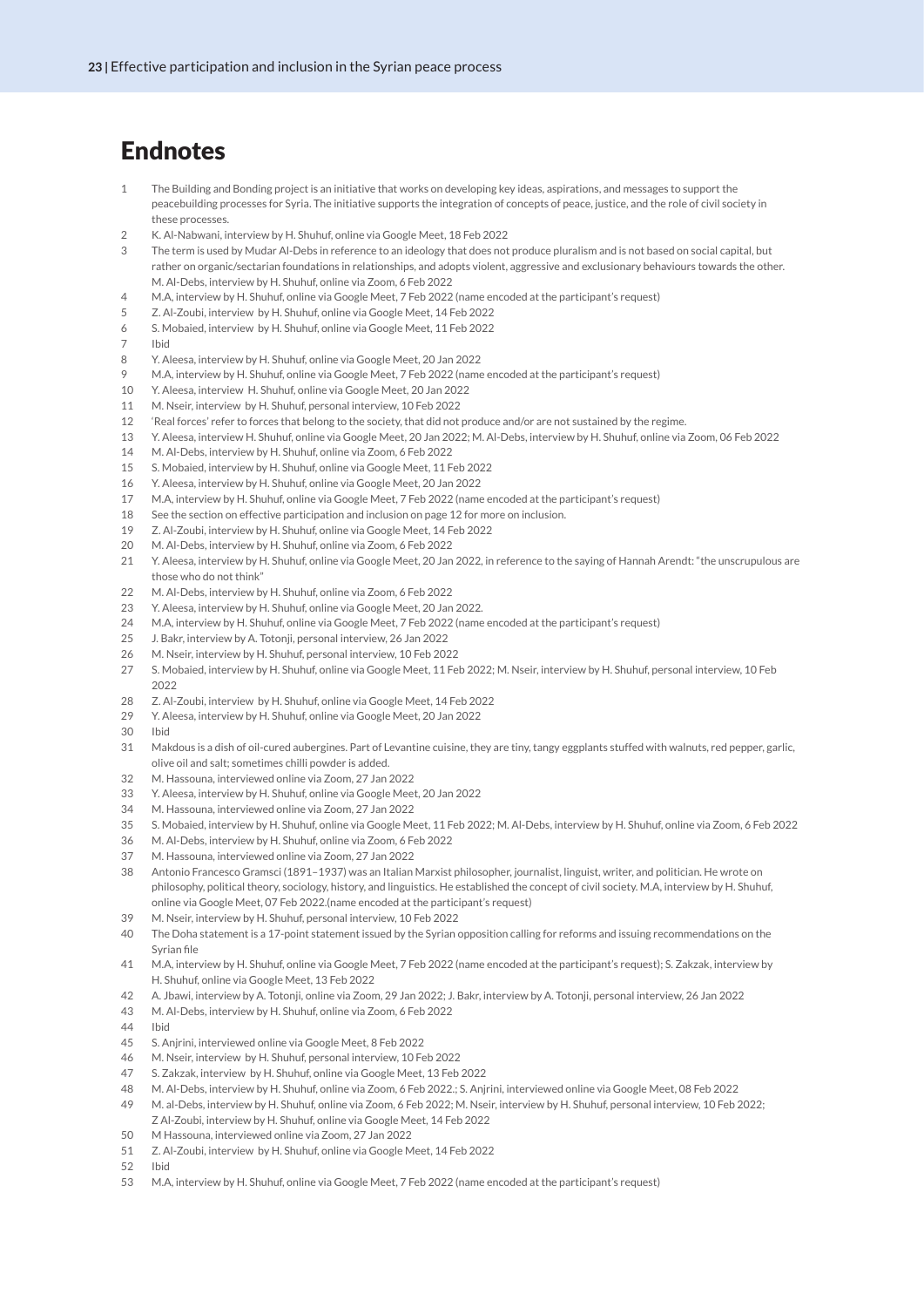- <span id="page-25-0"></span>M. Hassouna, interviewed online via Zoom, 27 Jan 2022
- This means consensus on a national identity without fanaticism.
- Y. Aleesa, interview by H. Shuhuf, online via Google Meet, 20 Jan 2022; M. Al-Debs, interview by H. Shuhuf, online via Zoom, 06 Feb 2022
- Ibid; S. Anjrini, interviewed online via Google Meet, 8 Feb 2022
- S. Anjrini, interviewed online via Google Meet, 8 Feb 2022
- Ibid
- M. Nseir, interview by H. Shuhuf, personal interview, 10 Feb 2022
- S. Zakzak, interview by H. Shuhuf, online via Google Meet, 13 Feb 2022
- J. Bakr, interview by A. Totonji, personal interview, 26 Jan 2022
- Y. Aleesa, interview by H. Shuhuf, online via Google Meet, 20 Jan 2022
- M.A, interview by H. Shuhuf, online via Google Meet, 7 Feb 2022 (name encoded at the participant's request)